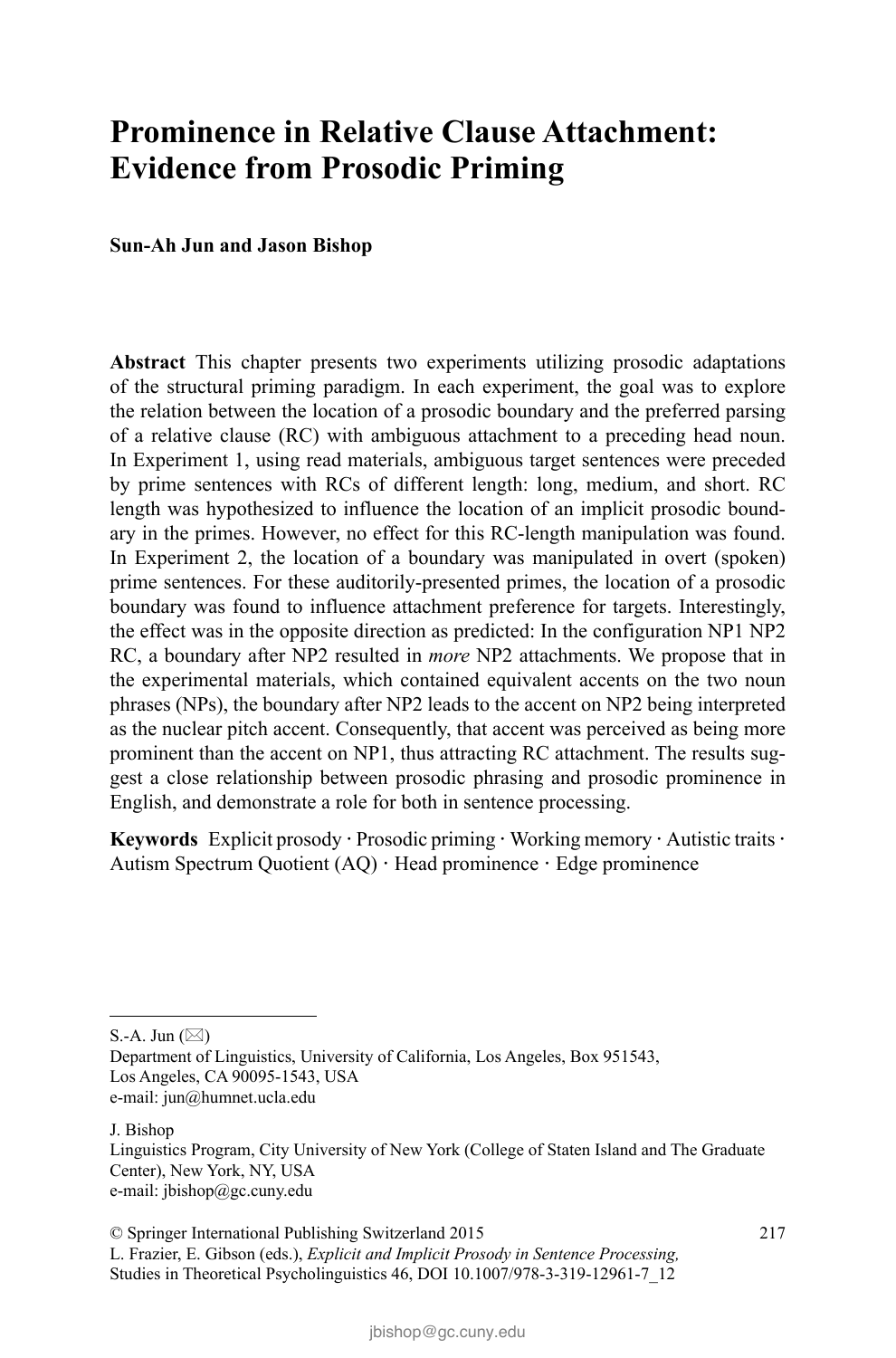# **1 Introduction: The Implicit Prosody Hypotheses and Sentence Processing**

In a sentence such as (1), it is ambiguous whether the relative clause (RC) modifies NP1 *the servant* (high attachment) or NP2 *the actress* (low attachment):

(1) *Someone shot the servant of the actress who was on the balcony.*

Although attachment possibilities are, strictly speaking, ambiguous in such cases, it is now well known that readers show preferences towards either high or low attachment in silent reading tasks. Furthermore, the direction of this preference is in part predictable based on native language, although the divisions defy reasonable typological distinctions. For example, while native English speakers prefer low attachment (Frazier and Clifton 1996; Ehrlich et al. 1999), Dutch and German speakers favor high attachment (Hemforth et al. 1998; Brysbaert and Mitchell 1996); and while Spanish speakers prefer high attachment (Cuetos and Mitchell 1988; Carreiras and Clifton 1993), Romanian speakers prefer low attachment (Ehrlich et al. 1999). It is also known that attachment preference can vary within a language as a function of experimental task (e.g., Augurzky 2006; Sekerina et al. 2004), and especially as a function of phonological weight (which we describe in more detail below).

In the present study, we are interested in a particular and very influential theory about the source of these preferences, namely the Implicit Prosody Hypotheses (IPH) proposed by Fodor (1998, 2002). While acknowledging that some individuals are claimed to lack subvocal prosody in reading, Fodor (2002) describes the IPH as in (2), which is accompanied by the two assumptions in (3):

(2) **The IPH (Implicit Prosody Hypothesis):**

In silent reading, a default prosodic contour is projected onto the stimulus, and it may influence syntactic ambiguity resolution. Other things being equal, the parser favors the syntactic analysis associated with the most natural (default) prosodic contour for that sentence.

- (3) **Working Assumptions**:
	- **a.** The comprehender will be more likely to postulate a large syntactic boundary at the location of a large prosodic boundary.
	- **b.** The implicit prosody projected onto the sentence in reading will be identical to the explicit (i.e., overtly spoken) prosody for that sentence in a comparable context.

Of particular interest in the present study is the assumption in (3b), which pertains to the accessibility of implicit prosody to empirical investigation. As we discuss below, recent studies have produced findings that are problematic for this assumption, leading to the question of how implicit prosody can be studied, and therefore also how the IPH can be tested. In the rest of this chapter, we pursue this issue as follows. In Sect. 2, we discuss recent studies of implicit prosody and the problems associated with equating it to explicit prosody. Then, in Sects. 3 and 4, we present two novel experiments, using adapted versions of the structural priming paradigm, which are intended to circumvent these problems. Finally, in Sect. 5, we discuss our results and their implications for the relation between prosody and sentence processing.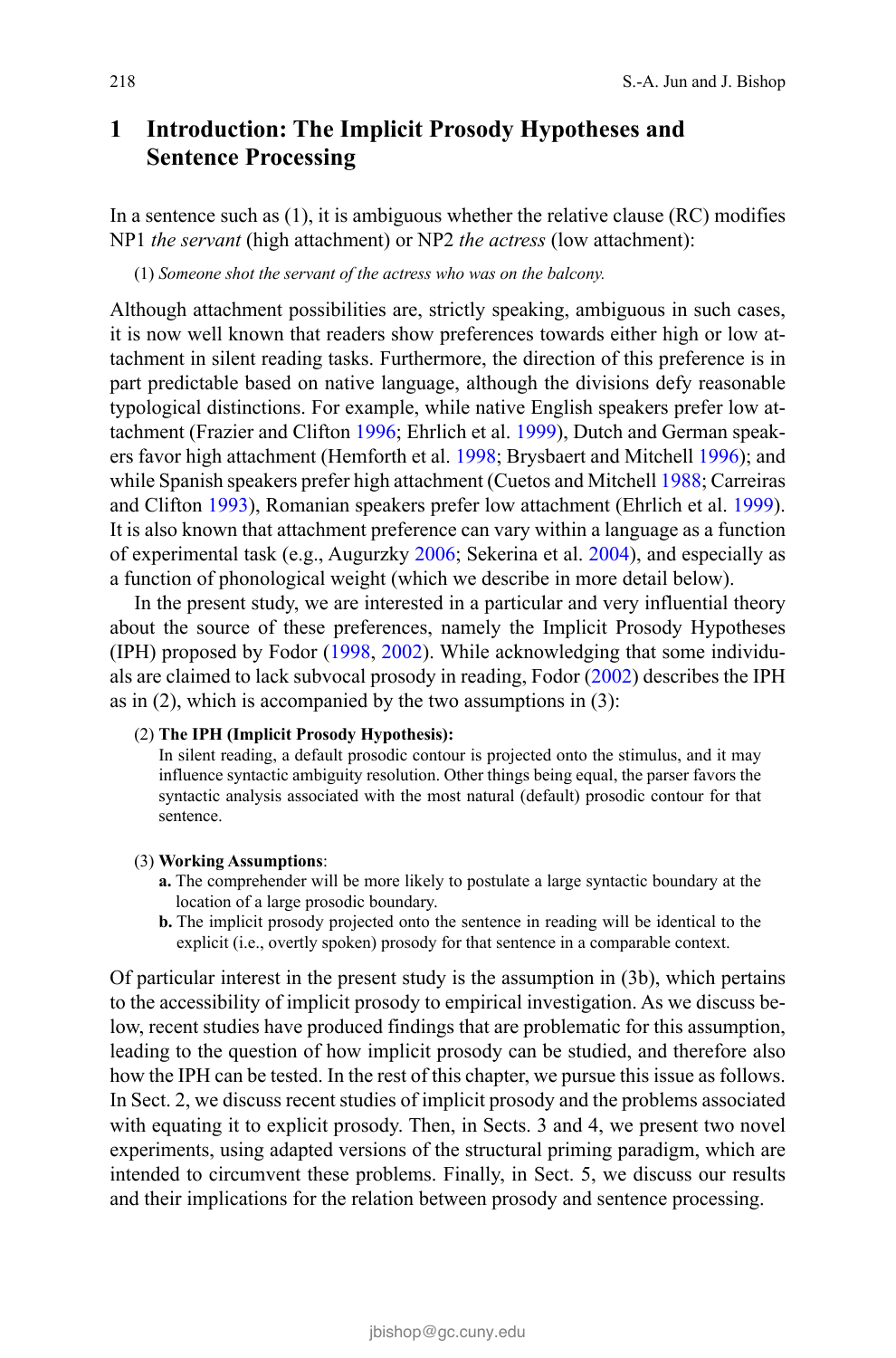### **2 Testing the Implicit Prosody Hypothesis**

### *2.1 Support*

A useful starting point for assessing the claims of the IPH is to consider one of its most compelling applications: the phenomenon of length effects on attachment bias in silent reading. An early observation in the study of attachment preference was that simple constituent length was positively correlated with a preference for high attachment (e.g., Fernández and Bradley 1999; Quinn et al. 2000; Lovric et al. 2001; Fernández 2003; Jun 2003a). In speech it is understood that, other things being equal, the edges of longer constituents tend to require more phrase boundaries (e.g., Selkirk 2000; Nespor and Vogel 1986; Jun 1996, 2003a, b), and so length effects on attachment have a straightforwardly prosodic explanation. According to the IPH, therefore, it needs only to be assumed that this prosodic "chunking" of a long RC occurs implicitly during reading, and, according to (3a), a resulting implicit boundary before an RC prompts high attachment of that RC.

Further evidence that the IPH is a necessary component to an explanation of length effects comes from the findings of Swets et al. (2007). In their study, with Dutch and English native speakers, subjects were asked to read sentences such as (1), above, where the RC either occurred or did not occur on the same printed line as the rest of the sentence. Although English (unlike Dutch) is a low-attachment language, the authors found that readers of both languages preferred high attachment when the RC was read on a separate line. Additionally, Swets and colleagues found that a preference for high attachment was present in individuals with lower working memory capacity (indicated by a latent variable based on measures of both spatial and verbal working memory). The IPH is able to handle both of these findings neatly and in the same way: The insertion of an implicit prosodic boundary drives attachment as per (3a). In the first case, it need only be assumed that the implicit prosodic juncture is cued by the visual juncture; in the second case (and as pointed out by Swets and colleagues), it can be assumed that individuals with lower working memory are more likely to insert an implicit boundary before the RC so that the sentence is chunked into smaller, more manageable processing units. This boundary, in turn, encourages closure at that location (i.e., high attachment).

# *2.2 Problems*

Patterns of attachment preference related to length, which occur within language, thus seem to require reference to implicit prosody, and in this way motivate the IPH's explanation for the cross-linguistic asymmetries as well. According to the IPH (Fodor 2002, p. 123), languages in which native speakers exhibit an overall high attachment bias do so because they are, by default, inserting an implicit boundary between the RC and the adjacent head noun, but not between the two head nouns. In languages where speakers exhibit an overall low-attachment bias, however, it is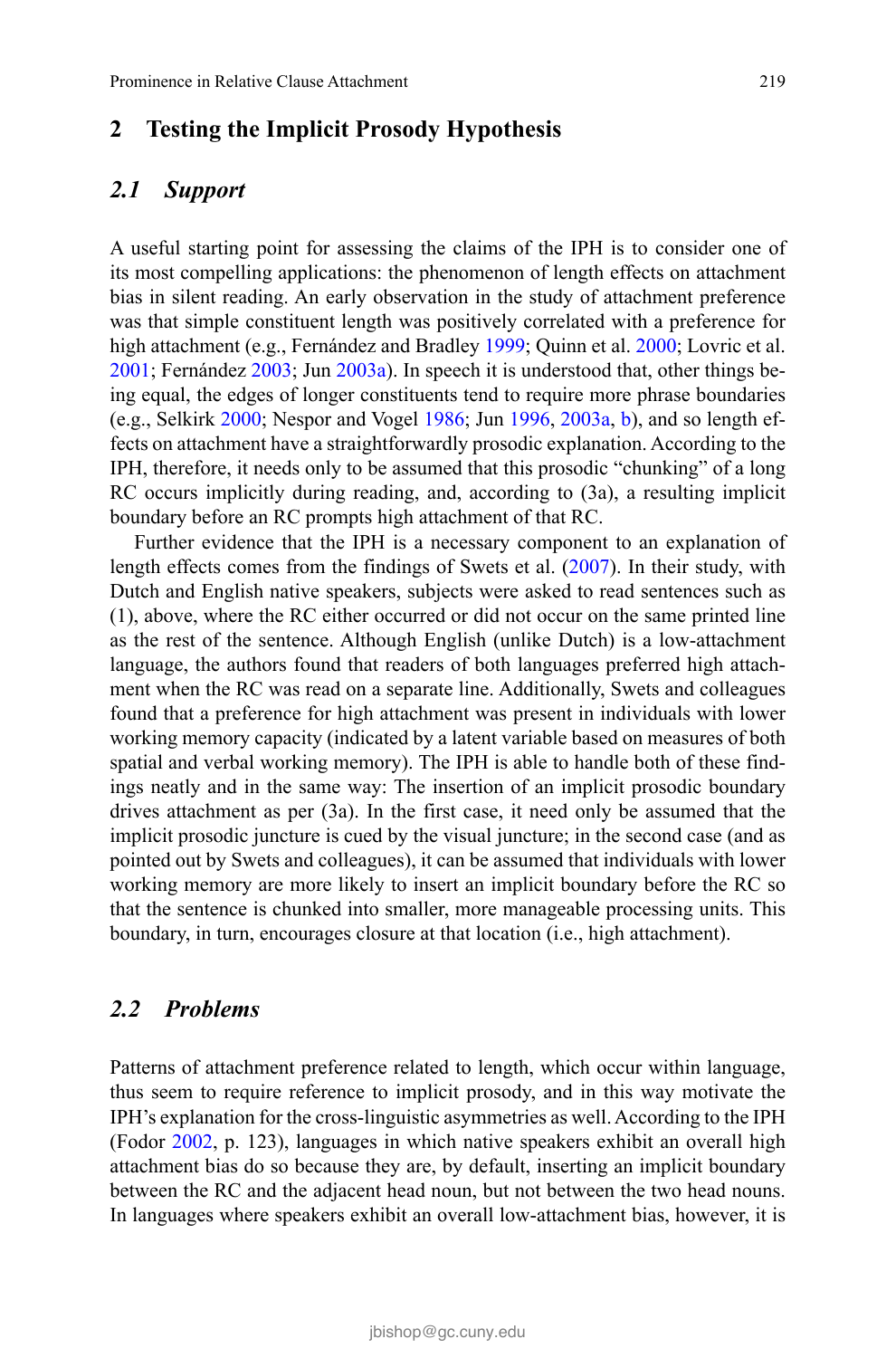assumed that this default implicit boundary occurs instead between the two head nouns and not between the RC and the adjacent head noun (thus grouping the lower NP together with the RC). According to (3b), we therefore expect to observe this very same cross-linguistic asymmetry in the placement of explicit boundaries in speakers' productions of the same sentences. In fact, production studies have been carried out for both Japanese and Korean languages with the syntactic configuration of RC preceding the head nouns (Jun and Koike 2003 for Japanese; Jun and Kim 2004; Jun 2007 for Korean). Because these languages are both high-attachment languages, it is assumed they are assigned the implicit prosodic structure (RC)//(NP's NP), and in both cases, the strongest prosodic boundaries were indeed found to be directly after the RC, supporting the IPH.

In more recent work, however, the analogous question has been asked for English, which, as described above, is a language with a low-attachment bias. In English, where the head nouns are ordered as NP1 and NP2 and precede the RC, the IPH predicts the largest implicit—and under assumption (3a) also explicit—prosodic boundary to occur between the two nouns (NP1)//(NP2 RC) in the same sort of outof-the-blue readings. However, this was found not to be the case by Bergmann and Ito (2007), Bergmann et al. (2008), or Jun (2010; see also Jun and Shilman 2008), the latter of which was a large-scale production study. Instead, these authors all report native English speakers to place the largest prosodic boundary in the sentence directly before RC—just as the speakers of Japanese and Korean did. Furthermore, even when sentences contained grammatical and sematic information favoring low attachment (and speakers were given a chance to read the sentence carefully before reading it aloud), this late-occurring boundary was nonetheless the preferred pronunciation. Thus, although initially promising, production evidence now suggests that speakers, in out-of-the-blue readings, prefer a large prosodic break between the RC and the head noun regardless of attachment differences—and so fails to support the IPH's explanation for cross-linguistic differences in attachment biases.

# *2.3 Accessing Implicit Prosody*

The length effects discussed above make a strong case for the existence of implicit prosody, and its influence on sentence processing. The production findings just described, however, indicate that, if implicit prosody functions as Fodor and colleagues claimed, the use of explicit prosody may not be a reliable way to investigate it. Though unfortunate from the perspective of methodological convenience (and in conflict with Fodor's assumption 3b), this does not necessarily constitute strong evidence against the basic insight of the IPH. Indeed, in discussion of her findings for English, Jun (2010) reviews evidence showing that, if the goal is to obtain speech that maximally encodes syntactic or semantic structure, the standard method of eliciting prosody from reading aloud may be inadequate. Instead, speakers may produce only a very basic "surface" prosody, in which fluency is the speaker's primary goal. Such "performance prosody" may differ significantly from prosody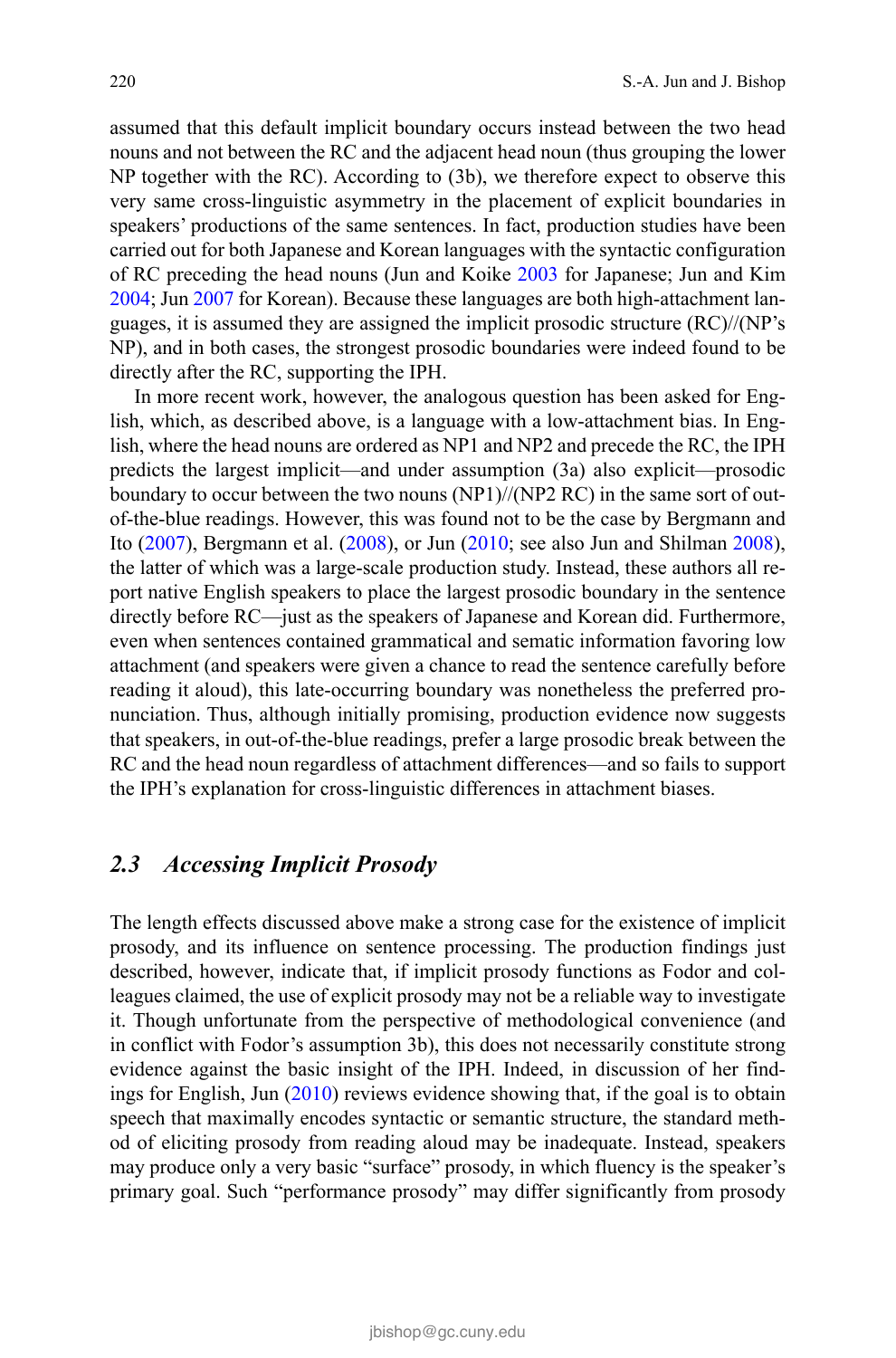produced in spontaneous speech, intentionally disambiguating speech, or, most pertinent here, the internal speech generated during silent reading. While further production research is needed to confirm whether a (NP1 NP2)//(RC) (or (RC)//(NP2 NP1)) phrasing is in fact the universally preferred out-of-the-blue production, there is sufficient reason to doubt that reading aloud is a well-suited way to determine the form of implicit prosody.

However, if the "surface" prosody obtained in reading aloud is insufficient for investigating "deeper" implicit prosody, how might we then approach this problem? Jun (2010) offers a number of possibilities that involve either encouraging readers to encode structure in their productions, or that utilize online processing methodologies that circumvent the production issue altogether. One of the possibilities that is not mentioned in Jun  $(2010)$ , but which may be effective, is to instead influence implicit prosody more directly, such as through structural priming, and observe outcomes on sentence comprehension. The structural priming paradigm (e.g., Bock 1986), well known in syntactic processing literature, exploits the tendency of speakers and listeners to "reuse" recently encountered syntactic structures (see Pickering and Ferreira 2008 for a recent review). However, can prosodic structure also be primed?

This matter has been investigated in recent research, but we feel that the evidence is somewhat unclear at this point. Tooley et al. (2013) present a study with native English-speaking subjects who heard sentences such as "The dog that pawed the door needed to be let out." that contained either (a) no boundary, (b) a boundary in a "dispreferred"/marked location before the object, (c) a boundary in a "preferred" location after the object, or (d) a boundary in both locations. In one experiment, subjects were to listen to sentences with one of these prosodic structures, and repeat it back, i.e., to produce the same sentence overtly after listening. When this was the task, subjects tended to repeat the sentence with a boundary in the same location, suggesting there may have been some priming that took place (the authors argue that this is less well explained by simple phonetic repetition than abstract structure priming, and present evidence in support of their interpretation). However, in subsequent experiments in which subjects heard sentences and then reproduced a novel (but similar) one, the prosodic structure was not found to carry over to the novel sentence. This finding was interpreted by the authors as indicating that the abstract representation of prosodic structure can be primed (just as syntactic representations can be primed), but tends to be weaker, not lasting as long as syntactic priming has been found to. Possibly, according to Tooley and colleagues, this is due to the fact that prosody is subject to a larger number of constraints than is generally assumed to be the case for syntax.

As discussed earlier, however, the act of producing sentences from reading can often result in prosody that is more focused on fluency than on the encoding of structure. It is thus possible that the priming effects found by Tooley et al. (2013) were obscured by this fact. The question we wish to ask here is whether priming effects can be observed in implicit prosody, which, in principle, should be less affected by the difficulties involved in eliciting overt productions. In the first experiment presented below, we attempt to exploit the reliable relation between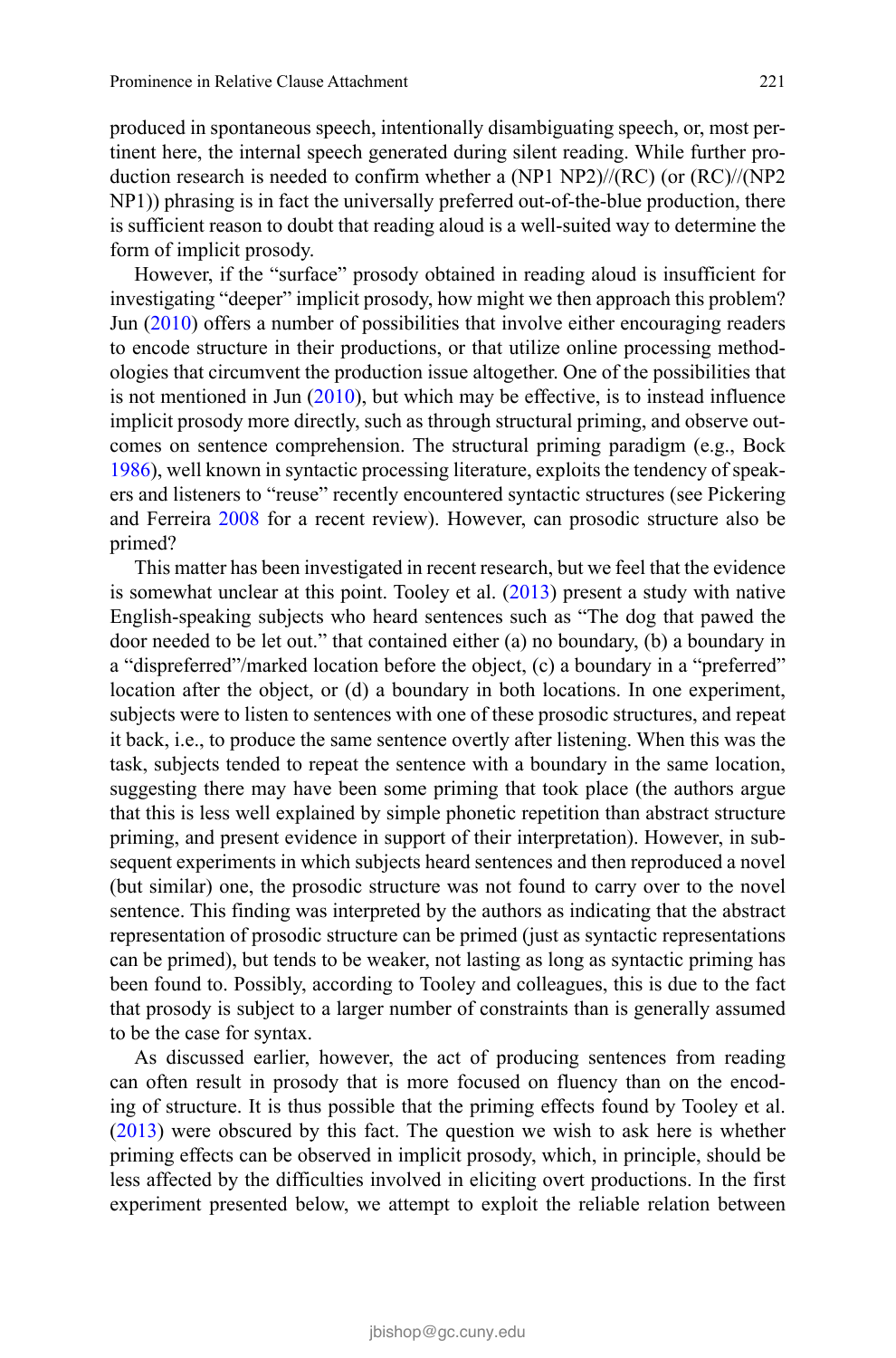boundary placement and constituent length (discussed in Sect. 2.1) to explore whether implicit prosody can prime implicit prosody, and whether we can observe its effects on the parsing of ambiguous RCs. In a second experiment, we attempt a slightly different and more direct approach, using explicit prosody to prime implicit prosody. In both cases, the goal is to examine whether RC attachment in English can be influenced by factors that we can attribute only to the location of a prosodic boundary, and whether the result is as predicted by the IPH.

Another factor we considered is the role played by what are sometimes collectively referred to as "cognitive processing styles." These include the aspects of information processing such as working memory capacity and certain personality traits. As discussed in Sect. 2.1, verbal working memory is known to influence attachment bias specifically, and so there was an obvious motivation for collecting this information about participants in our experiments. A second and less common measure of processing style involve "autistic" traits, which, being less commonly studied, we describe in further detail before proceeding.

Autistic traits are behaviors and patterns of information processing associated with a clinical diagnosis with Autism Spectrum Disorder. However, such traits—for example, non-holistic attentional focus, lack of social engagement, and poor communication skills—are known to occur to varying degrees in the neurotypical population as well. These traits are measured in nonclinical individuals using the Autism Spectrum Quotient (AQ; Baron-Cohen et al. 2001), a nondiagnostic, self-administered questionnaire (requiring agree/disagree responses) that divides autistic traits into five separate dimensions pertaining to *social skills, attention to detail, attention switching abilities, communication skills,* and *imagination*. Studies have shown that the AQ, which is scored such that higher scores indicate more autistic traits, has a high level of cross-cultural validity (Wakabayashi et al. 2006; Hoekstra et al. 2008; Ruta et al. 2011; Sonié et al. 2012), although there may be some variation related to culture on the imagination and attention switching subscales (Freeth et al. 2013).

Of primary relevance to the phenomena of interest here is the communication subscale (henceforth AQ-Comm), which contains items such as "I know how to tell if someone listening to me is getting bored." and "Other people frequently tell me that what I've said is impolite, even though I think it is polite*.*" Intuitively, compared with the other subscales, AQ-Comm items relate most to "Theory of Mind" (Premack and Woodruff 1978), or, roughly, the ability to attribute and understand the thoughts and intention of others. Consistent with this, high AQ-Comm scores (indicating poorer, more autistic-like communication skills) are known to be negatively correlated with the use of pragmatic inference in sentence processing in both online and offline tasks (Nieuwland et al. 2010; Xiang et al. 2013; see also Xiang et al. 2011). Crucial to the present study, AQ-Comm has been shown to predict the online interpretation of prosody by Bishop (2012a; see also Bishop 2013) who found individuals with high AQ-Comm to exhibit weaker sensitivity to prosodic prominence in a cross-modal semantic priming task. In particular, although native English speakers are known to prefer high relative prominence on the object in subject–verb–object (SVO) constructions when semantic focus is narrowly on that object (e.g., Bishop 2012b; Breen et al. 2010; among others), this was not replicated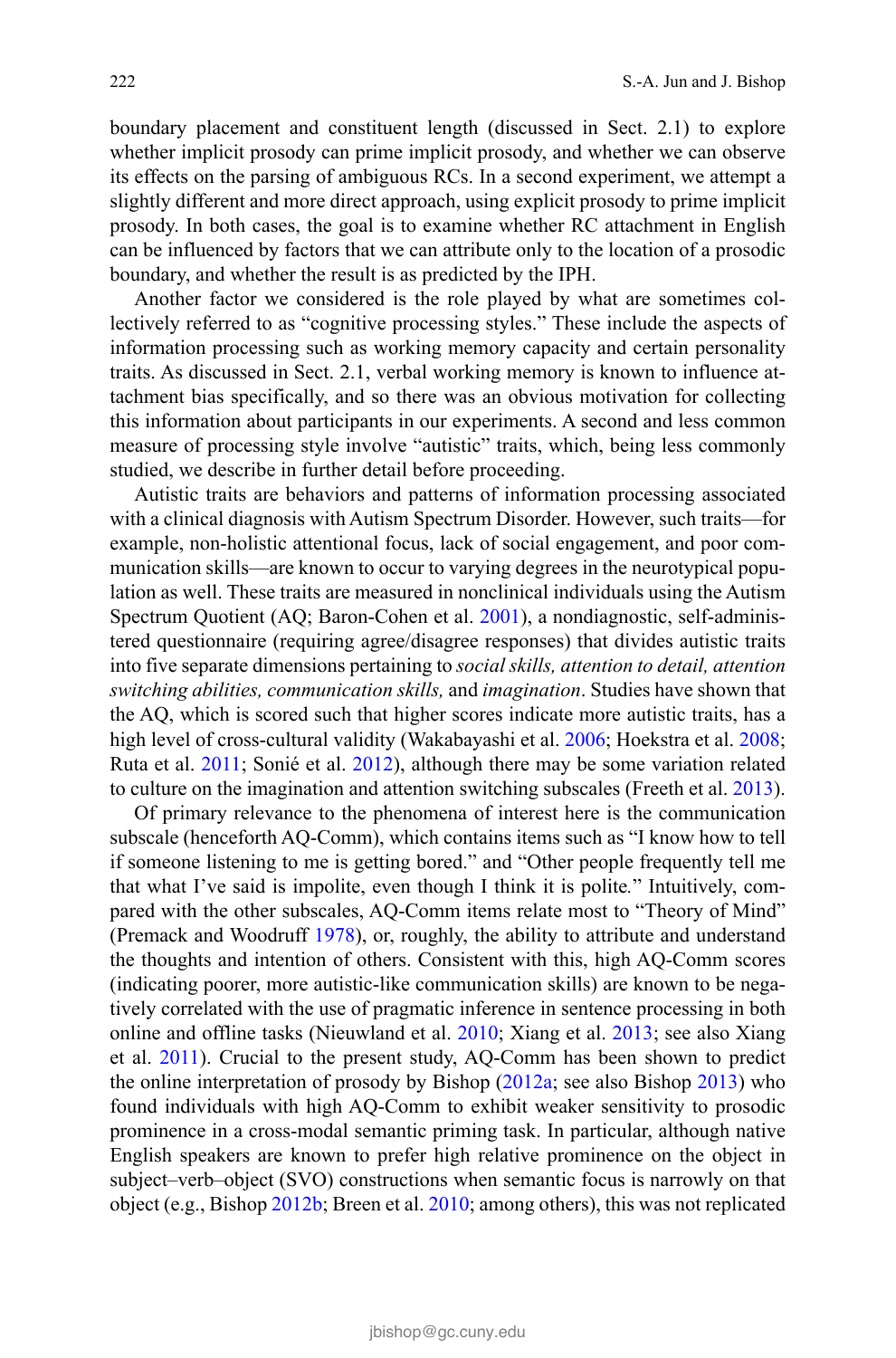for high AQ-Comm individuals, who actually showed the reverse preference. While we lack a detailed understanding of how these individual differences influence prosodic perception and sentence processing, we wished to control for such influences here, since they are highly relevant to our task. Therefore, in both of the experiments we present below, participants completed standard measures of both autistic traits and verbal working memory.

### **3 Experiment 1: Implicit-to-Implicit Prosodic Priming**

As described in Sect. 2.1, the effect of RC length on attachment preference has a straightforwardly prosodic explanation: the longer the RC, the more likely a reader is to insert an implicit prosodic boundary before the RC, in turn increasing the probability of a high-attachment parsing. In Experiment 1, we explore whether reading a prime sentence with a long RC, predicted to be more likely to contain a prosodic boundary before that RC, induces a boundary before the RC in a subsequently presented novel sentence. If implicit prosody can be primed in this way, the IPH predicts that its effects should be observable in the comprehension of the novel sentence. In the present case, the priming of a boundary should result in the increased likelihood of a high-attachment parsing of the RC.

# *3.1 Methods*

#### **Stimuli**

Sentences, to be used as primes and targets, were designed for a reading experiment. Sixteen sentences containing RCs of medium (6–7 syllables) length were first selected as targets, and were intended to lack any grammatical (e.g., agreement) or semantic information that would favor high or low attachment. To this end, these targets, such as "Someone shot the servant of the actress that was on the balcony." were based on sentences used in previous studies (Frazier 1990; Frazier and Clifton 1996; Felser et al. 2003; Dussias 2003). The prime sentences, to be presented and read immediately before the target sentences, were based on 15 sentences structurally similar to the targets. These basic sentences were used to create 30 total prime sentences, each of different RC length: short (2–4 syllables), medium (6–7 syllables), and long (9–12 syllables). Each of the 15 basic sentences had two versions, each in a different length condition. The full list of prime and target sentences can be found in Appendix A.

In addition to the experimental target and prime sentences, 24 filler targets and 30 filler primes were also designed. In order to reduce the difficulty of the task, 18 filler targets contained either no RC or an RC with one head noun. The remaining filler targets contained RCs and two head nouns, but of these only three had poten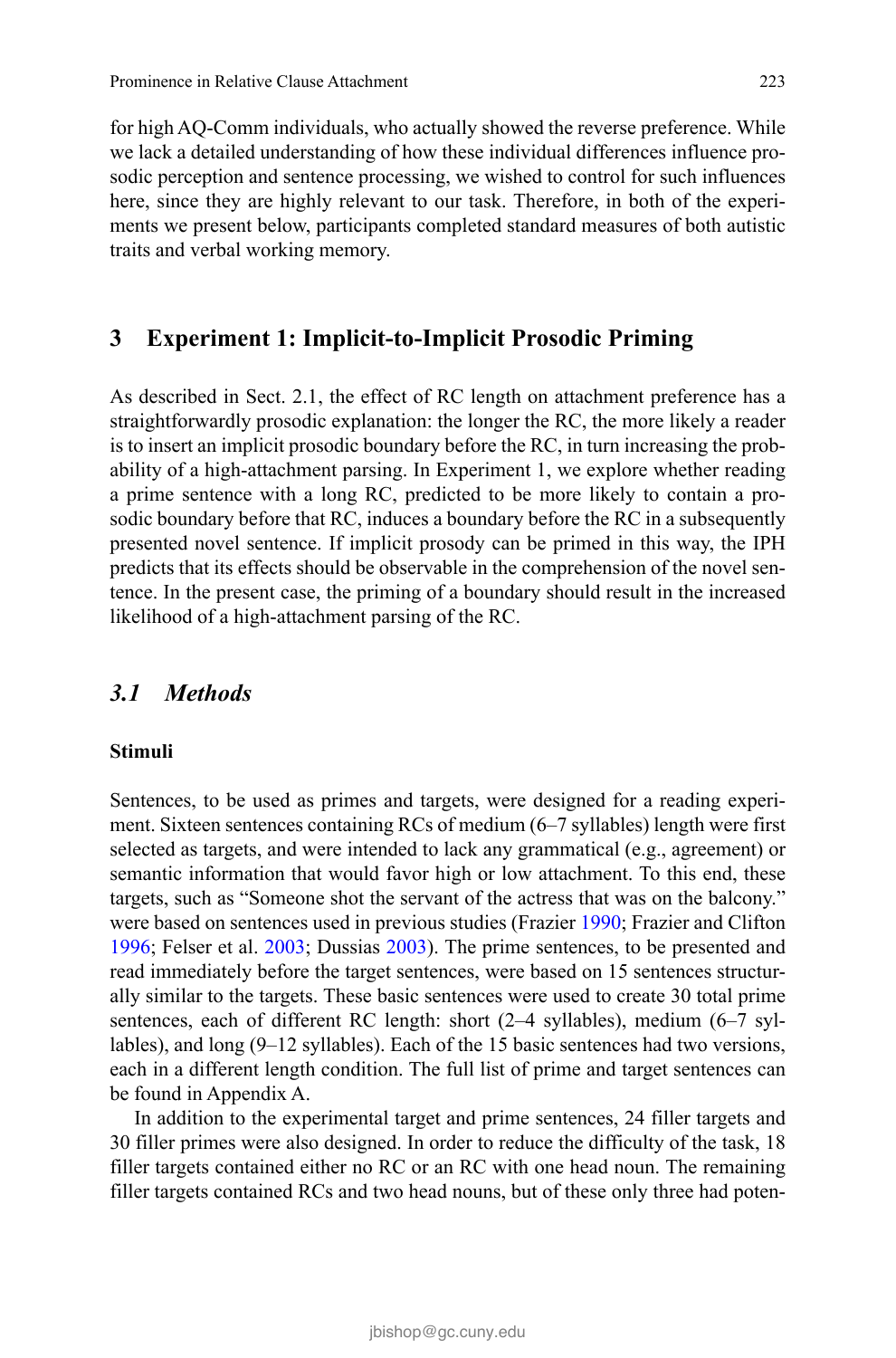tial attachment ambiguity. The primes designed for filler trials, however, were the same as the primes used on experimental trials, in that they all had an RC with two head nouns and had the same three RC length conditions. Each RC length condition included ten primes, but only four of them had potential ambiguity for RC attachment and the rest had an attachment bias either toward NP1 or NP2.

#### **Procedure**

A MATLAB script was used to present participants with the primes, targets, and the question that elicited their attachment decisions about the targets. Participants controlled the presentation of the sentences by reading at their own pace. Once a sentence appeared on the computer screen, the participant was to read the sentence silently, and then push a key, which removed that sentence and brought up the next. For each experimental trial, the MATLAB script selected one of the 18 target sentences and 3 prime sentences, all from the same RC-length condition, and presented them randomly. The decision to present three primes on each trial was made in an attempt to induce stronger priming effects (cf. Tooley et al. 2013). The participant proceeded through these three sentences, then, finally the target, in the manner described above. Following the participant's key press after the target sentence, however, a question rather than a new sentence appeared. That question appeared below the target, and asked the subject the standard RC-attachment decision, presenting the two possible NPs as the options "A" and "B." Whether the high-attachment response (i.e., whether the first NP) appeared on the left as "A" or on the right as "B" was counterbalanced. The participant's response was then collected and the next trial began.

Filler trials proceeded in a similar manner, with the following exceptions. First, as described above, the filler targets did not always contain RCs. Second, participants were, at random, required to answer a question about filler primes; this was done to prevent participants from knowing exactly which sentence in a trial (i.e., every fourth sentence presented to them on test trials) would be the one requiring an attachment decision. Participants carried on through all experimental and filler trials (randomized for each participant), and the assignment of a test item to a particular RC-length priming condition was counterbalanced across subjects.

Following the main reading and comprehension task, all participants completed the AQ and an automated version (Unsworth et al. 2005) of Daneman and Carpenter's (1980) reading span task, a widely used measure of verbal working memory capacity. The entire experiment lasted approximately 50 min.

#### **Participants**

Participants were 102 (68 female, 34 male) native speakers of American English. They were students at the University of California, Los Angeles (UCLA) and received either monetary compensation or course credit. All participants confirmed that they were never diagnosed with a communication disorder, and all had normal or corrected vision.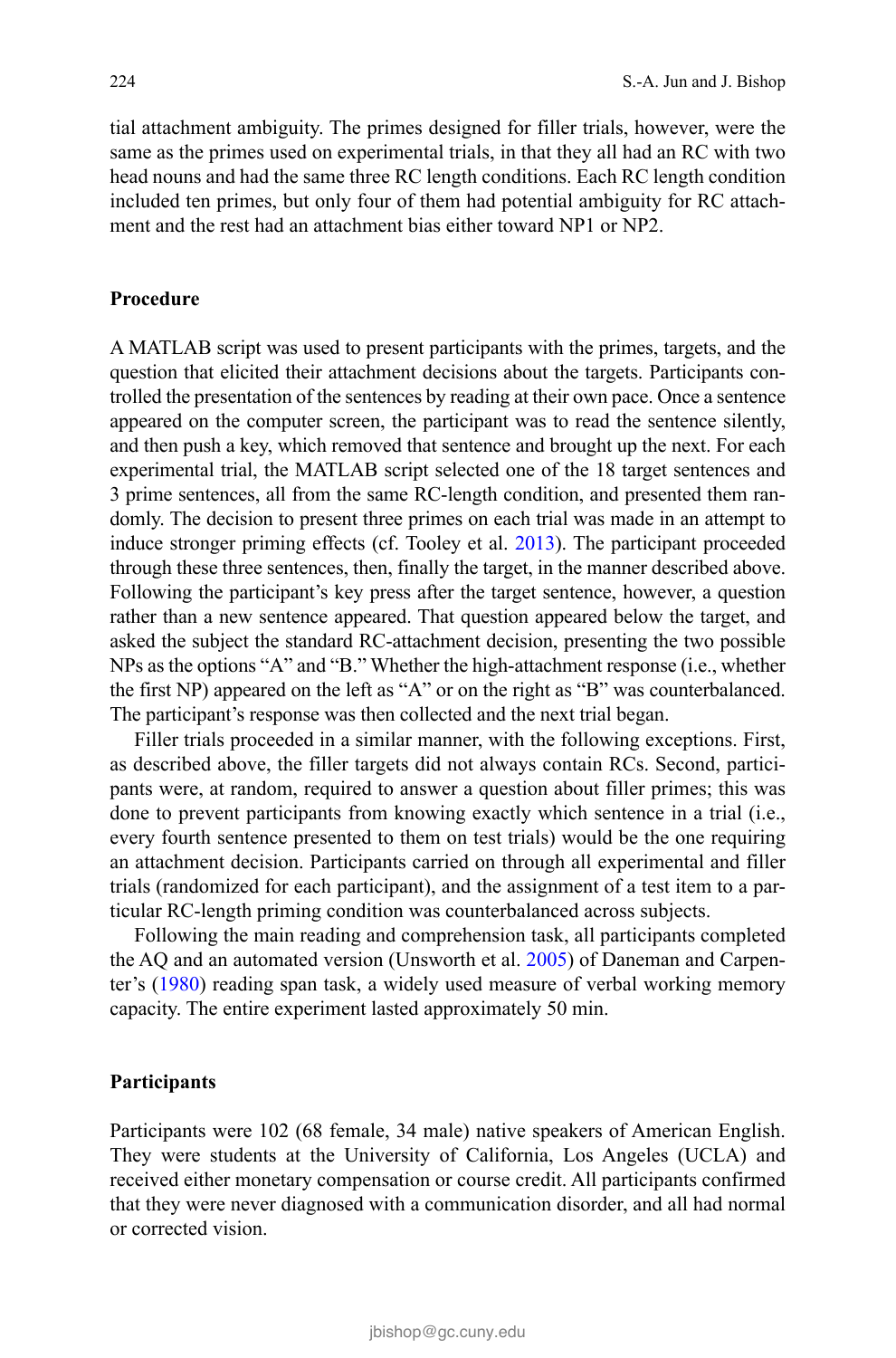### *3.2 Results*

We analyzed attachment decisions that were given by subjects within two standard deviations of the group's mean response time. Mixed-effects logistic regression (using the *glmer* function in the *lme4* package (Bates et al. 2013) of *R* (R Development Core Team 2013)) was used to model the probability of participants' "high-attachment" responses, with participant and item modeled as random effects. In addition to the experimental manipulation (length of the RC in the prime sentences), the fixed effects also included several stimulus- and participant-based factors. Stimulus variables included the length (in syllables) of the NPs and the RC in the target sentences, the order of the presentation of answers (i.e., NP1 appears on left or right), and experimental trial. Participant-level variables included gender (self-identified), reading span score (henceforth RSPAN), and AQ-Comm scores (calculated as a four-point Likert-scale; see Baron-Cohen et al. 2001). A preliminary model contained all of these predictors, and two-way interactions between prime condition and each of the other predictors. Then, predictors with a *p* value larger than 0.1 were removed if this did not result in a significant decrement to the fit of the model as determined by a likelihood-ratio test (e.g., Baayen 2008). The simplest, best fitting model was the one retained.

The results of the final model are shown in Table 1. There was a nonsignificant tendency for participants to give fewer high-attachment responses when the question ordered the NPs in the opposite order that they appeared in the sentence. Although there was no effect for AQ-Comm (as indicated by its high *p* value in the first round of modeling), RSPAN had a significant main effect with a negative coefficient value, indicating that participants with lower RSPANs were more likely to give high-attachment responses overall. This effect, consistent with Swets and colleagues' (2007) findings—and also consistent with the Implicit Prosody Hypothesis—is shown in Fig. 1. There was, however, no effect for priming condition; attachment preferences did not differ significantly depending on the length of the RC in the prime sentences. Indeed, as can be seen in the model's coefficients, there was a trend in the opposite direction in the Long RC condition, inconsistent with the IPH. That is, relative to the high-attachment response rate following the primes containing medium-length RCs (our control condition), participants were numerically less likely to give a high-attachment response after reading primes with long RCs.

| <b>Table 1</b> Estimates, standard errors, z and p values for Experiment 1. Positive estimates indicate |  |  |
|---------------------------------------------------------------------------------------------------------|--|--|
| the amount of increase in log-odds relative to the Intercept. For each categorical predictor, the       |  |  |
| change from the intercept is for the value given in parentheses                                         |  |  |

|                        |          | SE $(\beta)$ |         | n     |
|------------------------|----------|--------------|---------|-------|
| (Intercept)            | 0.47     |              |         |       |
| Order ( $NP1 = left$ ) | 0.622    | 0.377        | 1.65    | 0.099 |
| <b>RSPAN</b>           | $-0.025$ | 0.011        | $-2.30$ | 0.022 |
| Prime length (long)    | $-0.247$ | 0.152        | $-1.63$ | 0.104 |
| Prime length (short)   | 0.082    | 0.149        | 0.55    | 0.580 |
|                        |          |              |         |       |

*RSPAN* reading span score, *NP* noun phrase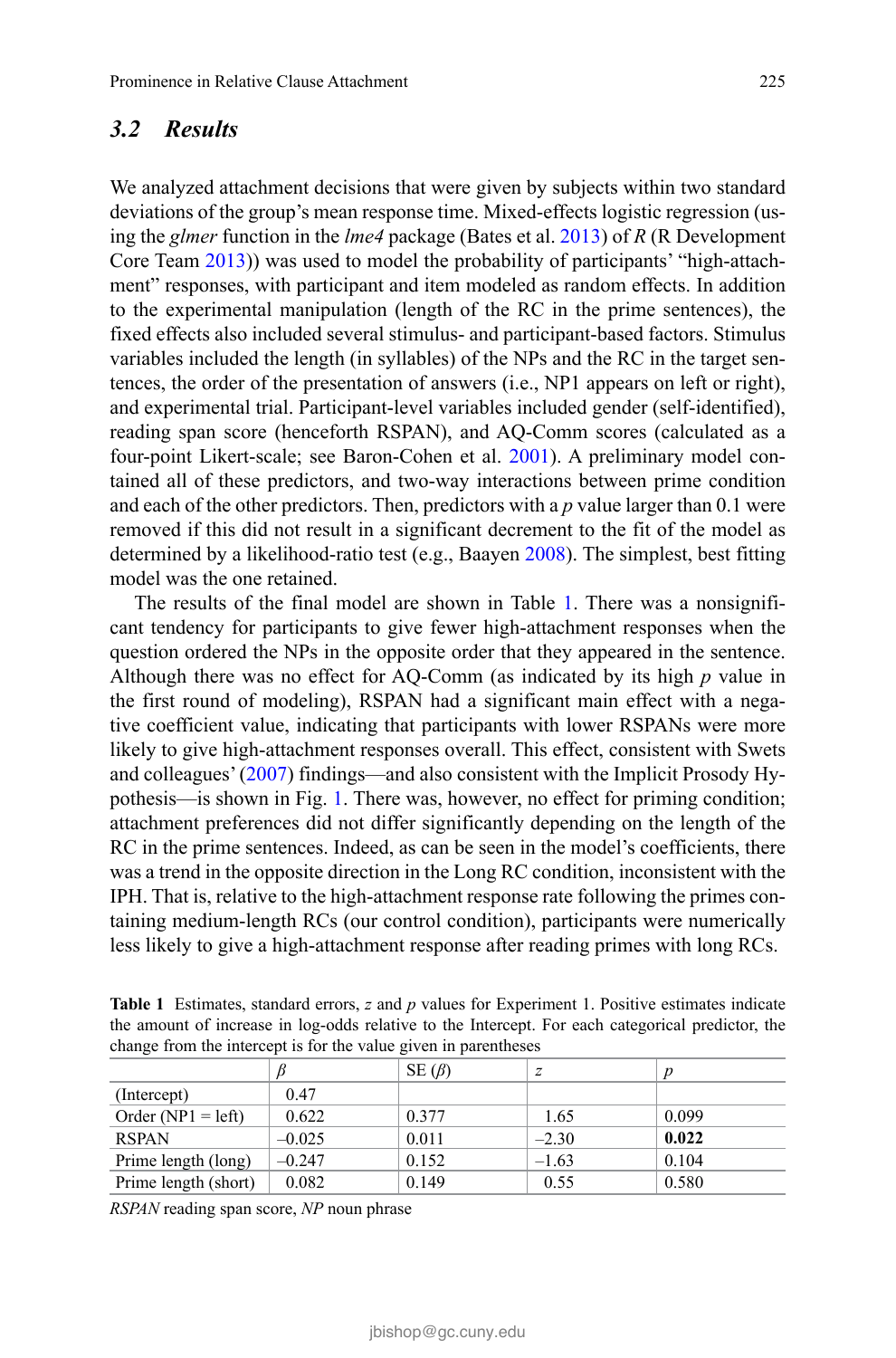

**Fig. 1** Proportion of high-attachment responses as a function of participants' reading span score. The three levels refer to the group distribution, "Mid" being those subjects scoring within 1 standard deviation (SD) of the mean, the "Low" and "High" below or above 1 SD.

# *3.3 Discussion*

The goal of Experiment 1 was to test whether prime sentences with longer RCs, which should be more likely than sentences with shorter RCs to contain an implicit prosodic boundary, influenced how participants parsed the RC in novel target sentences. If the implicit boundary were present in the prime sentences, and carried over to the novel sentence, we predicted this would result in a greater probability of the RC's being attached high in the target. However, we are faced with a null result from the experiment with respect to our manipulation (the only significant finding being the main effect for RSPAN, a replication of Swets et al.'s (2007) result); indeed, there was a trend in the opposite direction than predicted, with targets tending towards high attachment less often following long primes.

While it is possible that no priming was found in Experiment 1 because no implicit prosodic boundaries were in fact generated in the primes, we find this possibility unconvincing, for the reasons laid out in Sect. 2.1. Instead, it is more likely that priming did not occur either because (a) prosodic structure priming is inherently weak, as suggested by Tooley et al. (2013) or (b) there was something about our task which obscured or further weakened priming that would otherwise have been observable. We believe that both of these factors may be responsible.

Our intent was to manipulate what has been the most reliable predictor of both prosodic boundary placement and high-attachment preferences, namely RC length. However, it may be the case that the 9–12-syllable length for the long-RC condition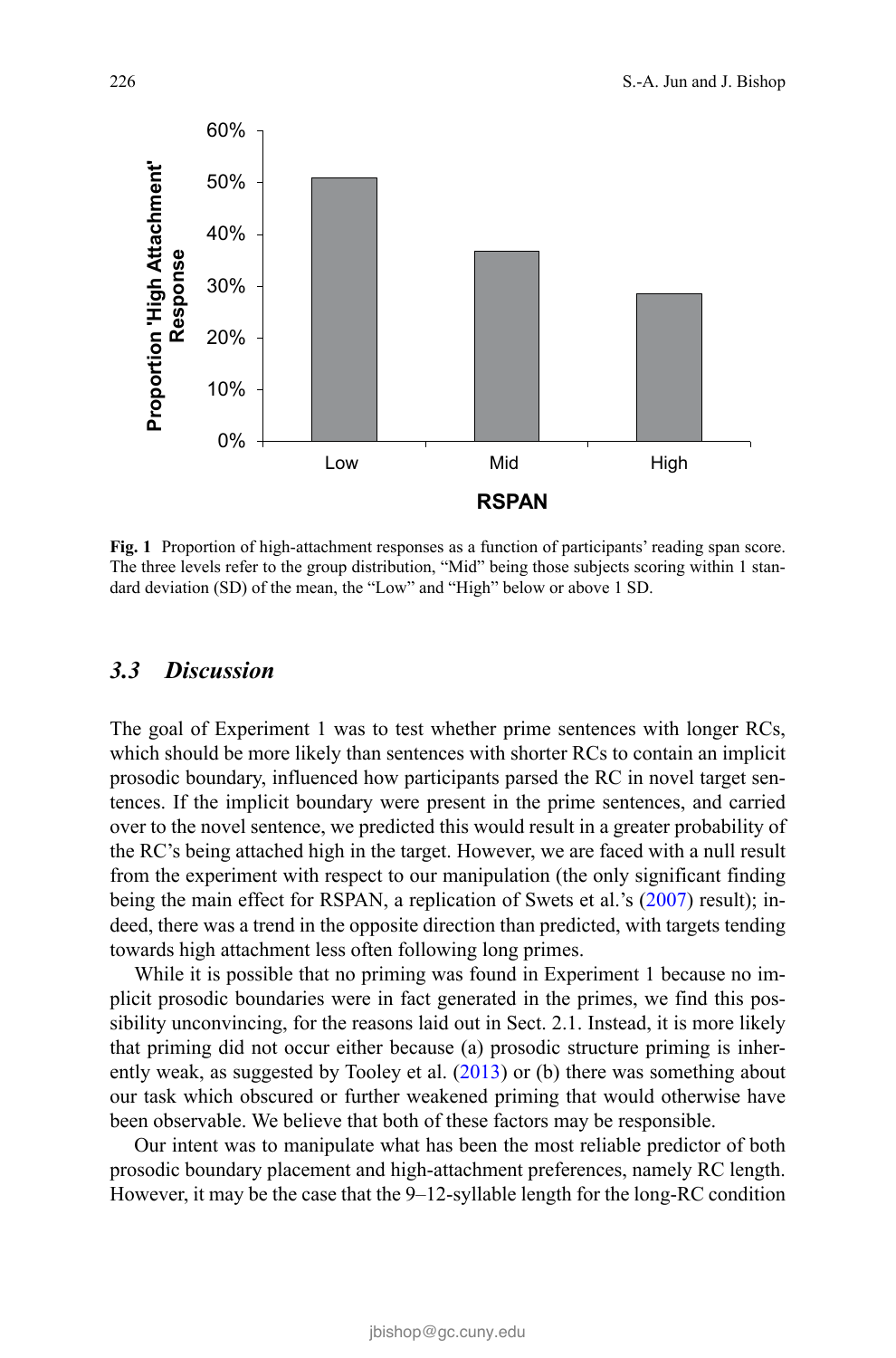was excessively long, making the modest 6–7-syllable-long RCs in the target sentences seems short in comparison. It may thus be that participants in the reading task, after reading a prime in the long-RC condition, treated targets as if they were short RCs, thus projecting no boundary before the RC. If this were the case, we would expect to see an effect in the opposite direction. In fact, this is what was found, although the trend was insignificant ( $p=0.10$ ).

Additionally, since Tooley et al. (2013) found prosodic priming to be weak (possibly too weak to be observed in truly novel sentences at all), it may be that a simple reading task does not result in sufficiently salient prosodic structures. In Experiment 2, we attempted to circumvent both of the possible pitfalls of the task used in Experiment 1 by presenting subjects with auditory primes—i.e., explicit prosody. The goal in Experiment 2 was therefore to test whether hearing a sentence with a prosodic boundary in a certain location influenced the comprehension of silently read sentences, and if the predictions of the IPH are useful in understanding any patterns.

# **4 Experiment 2: Explicit-to-Implicit Prosodic Priming**

### *4.1 Methods*

#### **Stimuli**

The basic design of sentence materials for Experiment 2 was similar to those for Experiment 1. For Experiment 2, targets were 18 sentences intended to lack any kind of biasing information, grammatical, or otherwise, and were again directly used or were modified version of sentences that have been normed in previous studies. Unlike the target sentences used in Experiment 1, however, these 18 target sentences contained RCs that were of one of two different lengths: shorter (3–5 syllables) or medium length (6–7 syllables).

The purpose of the primes for Experiment 2 was to deliver different explicit prosodic structures to participants, and so auditory prime sentences were created. The 16 prime sentences were, as other sentences in this study, based on those used in previous studies, and contained RCs (short, 3–5 syllables) with ambiguous attachment to a preceding NP. An example of one such prime was "The chef couldn't find the lid of the pan that was clean" (see Appendix B for the full list); three versions of such primes were produced and recorded by a native speaker of English from California with extensive training in intonational phonology; each version was intended to manipulate the location of a prosodic boundary as shown schematically in (4). Example f0 contours for a prime in each of the three conditions are shown in Fig. 2. The control condition contained no large prosodic boundary—i.e., the prosodic juncture between each pair of words in the sentence was equal, i.e., by having a break index 1 in English ToBI (Beckman and Hirschberg 1994).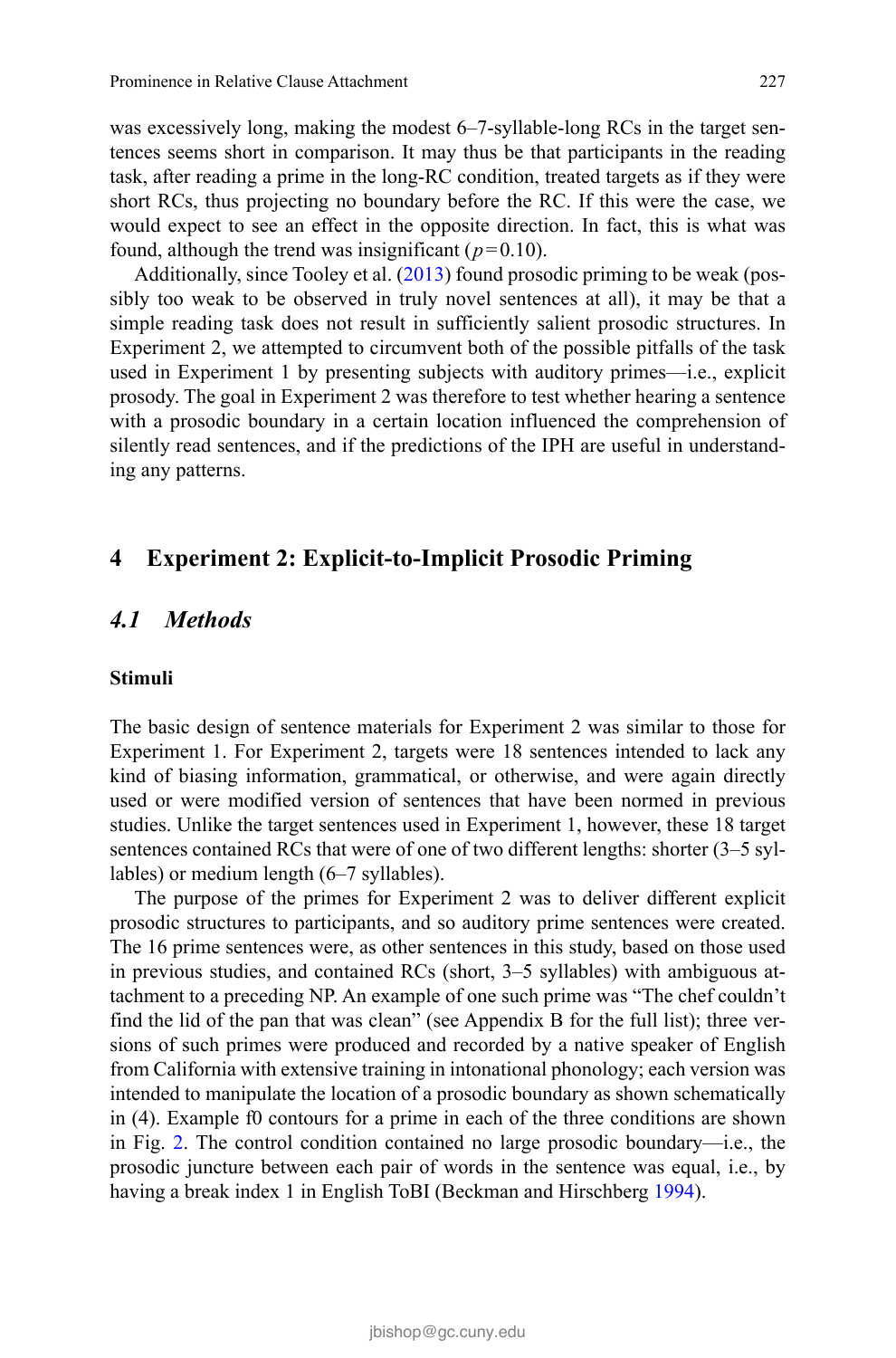

**Fig. 2** Example of an auditory prime for Experiment 2, in each of the experimental conditions: no boundary/control ( *top*), late boundary ( *middle*), and early boundary ( *bottom*). Accent status (accented/unaccented) was held constant across boundary conditions

(4) (a) boundary condition (control)

(…NP1 NP2 RC)

- (b) Late boundary condition (…NP1 NP2)//(RC)
- (c) Early boundary condition (…NP1)//(NP2 RC)

The boundaries used were the largest in the intonational phonological model for English, namely the Intonational Phrase (Pierrehumbert 1980; Beckman and Pierrehumbert 1986) and were marked by low f0 targets in each case (the L-phrase accent and L% boundary tone in the English ToBI conventions; Beckman and Hirschberg 1994). Additionally, accent status was held constant across the conditions such that pitch accents of the type  $(L+)H^*$  (downstepped on NP2 in the late boundary condition) occurred on each of the two NPs, and one single-pitch accent occurred in the RC. Filler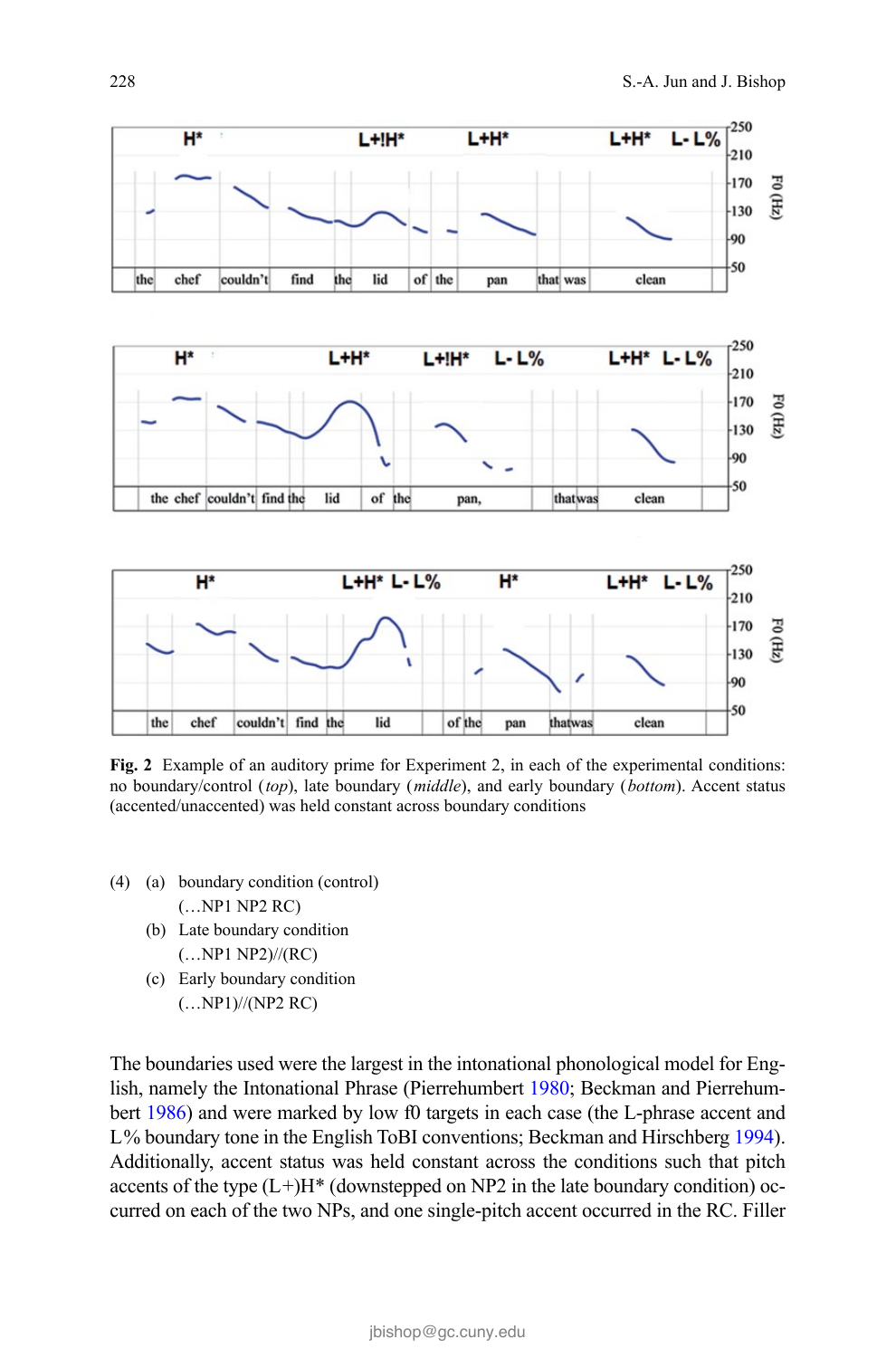trials included sentences with RCs that had unambiguous attachment (i.e., there was only one head noun, or there was only one semantically plausible head noun), as for Experiment 1; filler primes, however, were designed to manipulate the location of an intonational phrase boundary in sentences lacking any RC. For example, filler primes were of the form "Jackie telephoned Paul between lunch and dinner." which (on different trials) contained either no boundary, a boundary after the subject, or a boundary after the direct object.

#### **Procedure**

A MATLAB script was used to present participants with the prime sentences, target sentences, and the questions that elicited their attachment decisions about the targets. Each trial proceeded as follows. First, three (different) prime sentences from the same boundary condition were presented, one after another with a short (0.5 s) interval between them. Then, following the offset of the third prime, a target sentence appeared on the screen. Finally, after 2.5 s, the standard attachment question appeared below the target sentence, and both the target and question remained on the screen until the participant selected an answer, which then began the next trial. Following this auditory priming task, participants completed the RSPAN task and AQ questionnaire; Experiment 2 took approximately 40 min to complete.

#### **Participants**

Participants were 120 (74 females, 46 males) native speakers of American English. They were undergraduate students at UCLA and received either monetary compensation or course credit. None had participated in Experiment 1, and all confirmed they had normal hearing, were never diagnosed with a communication disorder, and all had normal or corrected vision.

# *4.2 Results*

The outcome variable "high-attachment response" was modeled as in Experiment 1, using the same factors, except that (a) the prime-related factor was boundary location rather than prime RC length, and (b) length of the RC in targets was a factor in Experiment 2 (Both boundary location and RC length were permitted to enter into three-way interactions with RSPAN and AQ scores in our models). The resulting model, following the procedures from Experiment 1, included the factors shown in Table 2.

Results showed the following; first, there was a main effect of RC length (in the target); consistent with previous work, target sentences containing shorter RCs were associated with fewer high-attachment responses ( $p$ <0.01). There was also a robust main effect for the prosodic manipulation, i.e., the location of the prosodic break in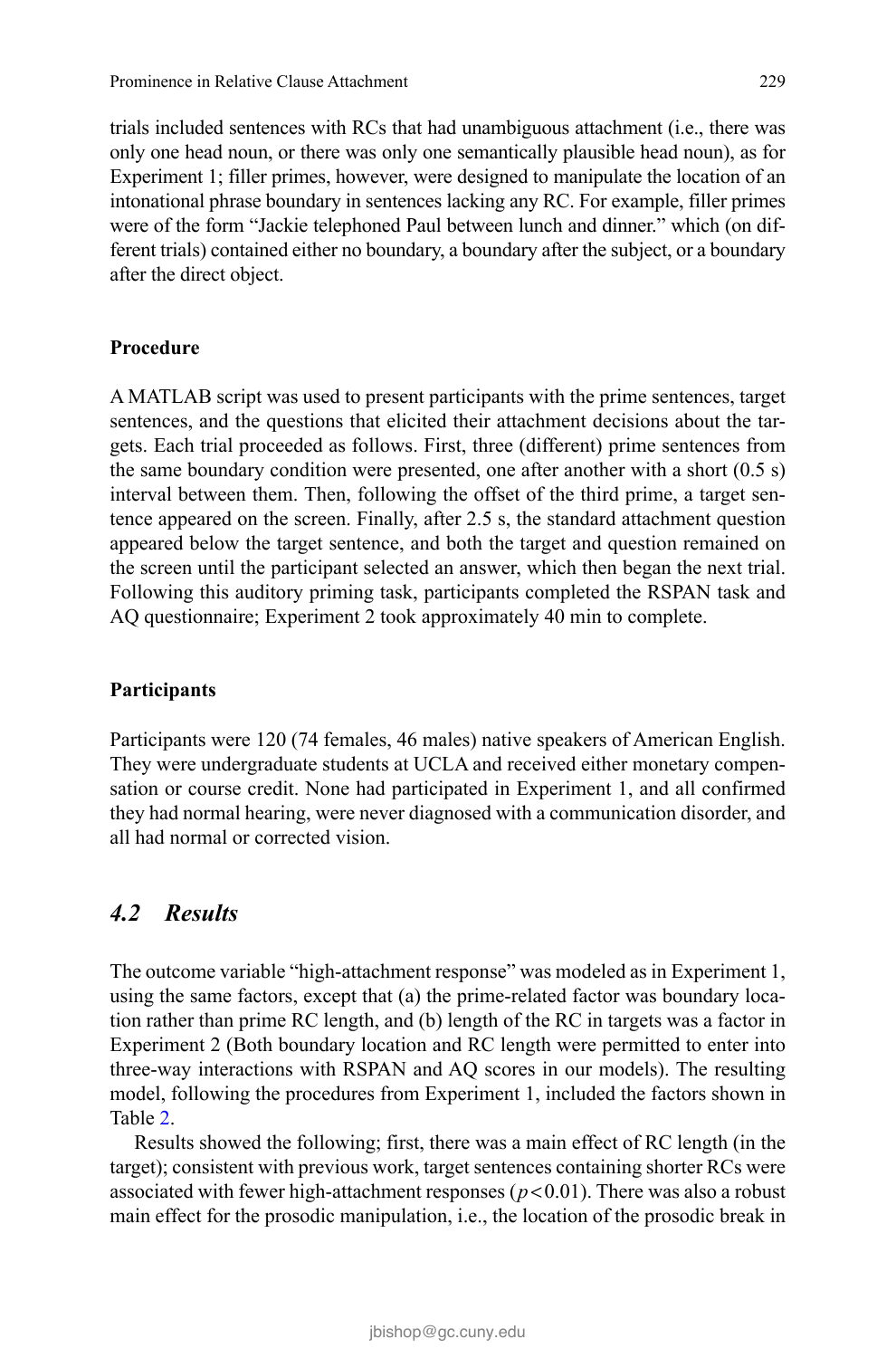|                                   | β        | $SE(\beta)$ | z        | $\boldsymbol{p}$ |
|-----------------------------------|----------|-------------|----------|------------------|
| (Intercept)                       | 0.164    |             |          |                  |
| RC length (short)                 | $-0.889$ | 0.335       | $-2.651$ | 0.008            |
| Boundary (early)                  | $-0.702$ | 0.583       | $-1.203$ | 0.229            |
| Boundary (late)                   | $-1.686$ | 0.584       | $-2.886$ | 0.003            |
| AO-Comm                           | 0.033    | 0.036       | $-0.902$ | 0.367            |
| Boundary (early) $\times$ AQ-Comm | 0.028    | 0.030       | 0.919    | 0.358            |
| Boundary (late) $\times$ AQ-Comm  | 0.085    | 0.030       | 2.860    | 0.004            |

**Table 2** Estimates, standard errors, *z* and *p* values for Experiment 2. Positive estimates indicate the amount of increase in log-odds relative to the Intercept. For each categorical predictor, the change from the intercept is for the value given in parentheses

*RC* relative clause, *AQ* autism spectrum quotient

the prime sentences. The effect, however, was in the opposite direction predicted by the IPH: Overall, targets following primes with a late prosodic boundary were associated with a lower rate of high-attachment responses by participants (relative to the control condition;  $p < 0.01$ ). Finally, although the AQ was not a significant predictor as in Experiment 1, the best-fitting model for Experiment 2 included a two-way interaction between AQ-Comm and boundary location, indicating that the effect just described was modulated by AQ-Comm scores. In particular, the probability of participants giving a high-attachment response to targets following late boundary primes (i.e., the pattern predicted by the IPH) was directly related to AQ-Comm scores. That is, the pattern predicted by the IPH was present, but limited to those subjects with more autistic-like communication skills. This pattern can be seen in Fig. 3. Also apparent in the figure is a (nonsignificant) trend in the direction of high AQ individuals being less likely to interpret the RC as attaching high in a target if that target was read after hearing primes with a break between the two NPs (i.e., early boundary) compared to the control prime. Note that RSPAN is not included in the best-fitting model because it was not a significant predictor of attachment. Further, it did not correlate with AQ-Comm ( $r = -0.02$ ,  $p > 0.33$ ).

# *4.3 Discussion*

The purpose of Experiment 2 was to test for the influence of prosodic boundaries in auditory prime sentences on the parsing of RCs in silently read sentences. The results indicate that there was such an influence, but the details are highly surprising. First, as a group, after hearing RC-sentences with a prosodic boundary after the second of two NPs, participants were actually more likely to attach the RC low to NP2 in an analogous target sentence; this priming effect is exactly the opposite of what we predicted based on the IPH. However, the second finding was that a subset of participants was more likely to attach the RC high after hearing sentences with late-occurring prosodic boundaries (also showing a trend towards attaching low after hearing sentences with an early occurring prosodic boundary), in line with our IPH-based predictions. What is surprising about the second finding is that these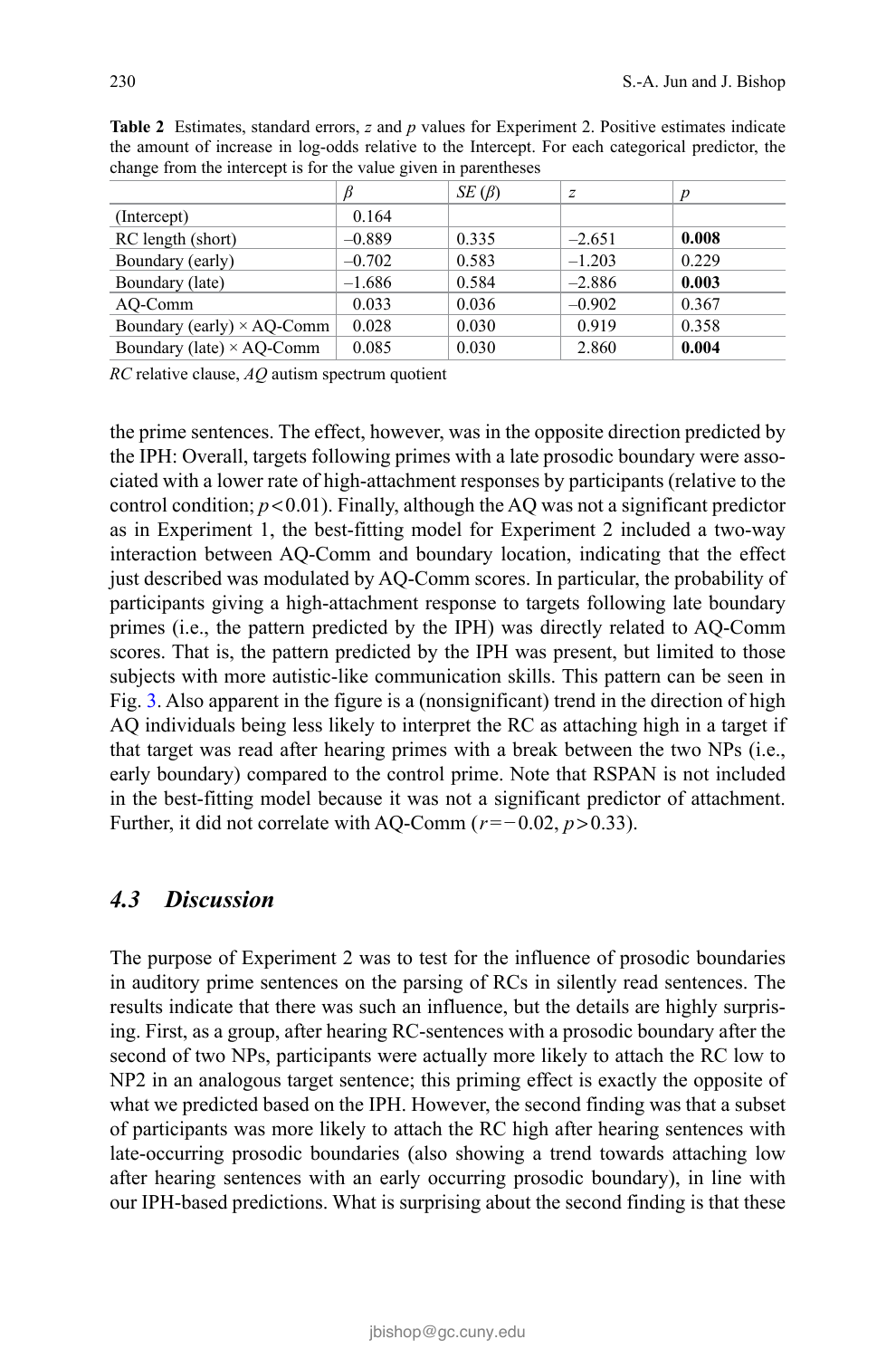

**Fig. 3** Proportion of high-attachment responses for each boundary condition, shown for three groups of subjects according to their AQ-Comm score. The three levels refer to the group distribution: "Mid" is for those subjects scoring within 1 SD of the mean, and the "Low" and "High" levels are below or above 1 SD (the "mid" condition represents approximately 50% of the participants, and the other two groups approximately 25% each). Higher AQ-Comm scores reflect more prominent autistic traits in the communication dimension (the control condition in the figure represents primes without any prosodic break). *SD* standard deviation, *AQ* Autism spectrum quotient

were the participants with the most autistic-like communication skills, usually associated with lower sensitivity to prosody. The results are therefore quite puzzling from the perspective of the hypotheses we were testing.

We first address the primary finding, *i.e.*, the main effect showing late boundaries to prime low attachment in targets, for which there are two basic logically possible interpretations. The first is that the prosodic boundary separating NP2 and the RC had the direct effect on syntactic parsing of cueing structural proximity, i.e., the lack of syntactic juncture. This interpretation is in such clear contradiction to previous research on the prosody–syntax relation as to render it untenable, and so we do not consider it further here. The second possibility, however, is that there was a cue relevant to attachment disambiguation concomitant with the location of prosodic boundaries in our design; we believe that such a correlate of our intended manipulation was in fact responsible, and that it was prosodic prominence.

Prosodic prominence, i.e., phrase-level accentuation, has been found previously to influence RC attachment decisions by Shafer et al. (1996; see also Lee and Watson 2011). In their study, using a traditional off line attachment decision task similar to ours, the authors presented participants with auditory sentences (as targets, not primes, as in our experiment) with a single prosodic boundary after NP2. In one experiment, it was shown that if only one of NP1 or NP2 contained a pitch accent, a strong bias was observed towards parsing the accented NP as the head of the RC. In a second experiment, holding accent location constant on NP2, the authors manipulated accent type, comparing a nuclear H\* with a phonetically (and perceptually; see Turnbull et al.  $2014$ ) more prominent nuclear  $L+H^*$ , and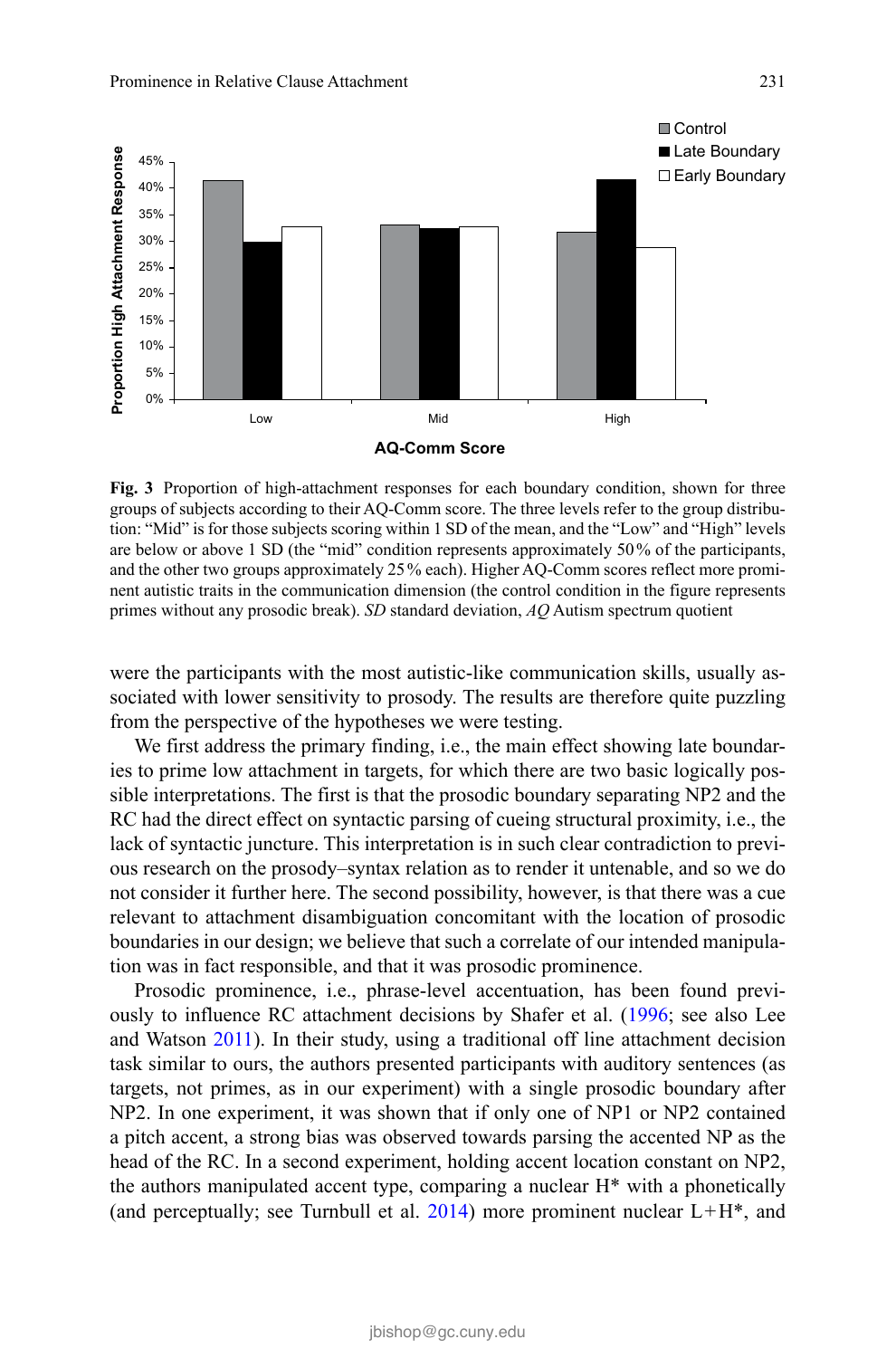found that NP2 with  $L+H^*$  triggered more RC attachment. Thus, increasing the prominence of NP2 through either accent status (i.e., [± accent]) or accent type increased also its likelihood of being parsed as the head of the RC.

In our Experiment 2, the manipulation of prominence was an inevitable result of manipulating boundary location. Recall that in the auditory primes, accent status for NP1 and NP2 was held constant, as was the fact that a single-pitch accent occurred within the RC across phrasing conditions. This being the case, the location of boundaries determines which of the accent on the two NPs is nuclear and which is prenuclear, a distinction in structural prominence (Beckman 1986; Beckman and Edwards 1994), which is illustrated schematically in (5), with nuclear accents in bold:

T\* **T\* T\*** (5) (a) (…NP1 NP2)//(RC) *Late boundary, stronger NP2 prominence* **T\*** T\* **T\*** (b) (…NP1)//(NP2 RC) *Early boundary, weaker NP2 prominence*

What must be taken away from (5) is that structural prominence favors attachment to exactly the opposite head noun as does phrasing (given the IPH's working assumption (3a), noted in Sect. 1). It therefore seems, we conclude, that for the majority of listeners in our Experiment 2, prominence trumped boundary location in cueing attachment. This understanding of the main effect for phrasing in Experiment 2 also allows for a more intuitive interpretation of our finding that phrasing is a better predictor for individuals with high AQ-Comm scores—previously equated to poor pragmatic processing (Nieuwland et al. 2010; Xiang et al. 2013). That is, our finding is not because these individuals were especially sensitive to phrasing for the purposes of syntactic parsing, but that they were *less* sensitive to prominence than the rest of the group. This is more in line with Bishop's (2012b, 2013) findings in cross-modal priming, described at the end of Sect. 2.3. While we speculate that high AQ-Comm may therefore be associated with poor use of prosodic prominence, we do not suggest that our results should be interpreted as suggesting these individuals have an enhanced or even typical sensitivity to phrasing, a matter which we comment on further below.

### **5 General Discussion**

The purpose of the present study was to explore a basic prediction of the Implicit Prosody Hypothesis about how prosody influences syntactic disambiguation in silent reading. According to Fodor's (2002) conceptualization, a large prosodic boundary, implicitly projected onto a sentence, should cue a large syntactic boundary at that location. In two experiments, we attempted to test this relationship between phrasing and parsing; although we did not generate a statistically significant finding in Experiment 1, in which we attempted to use (length-induced) implicit prosodic boundaries, we did find that explicit prosodic boundaries in primes in Experiment 2 influence parsing. Surprisingly, however, for the majority of our subjects, the pat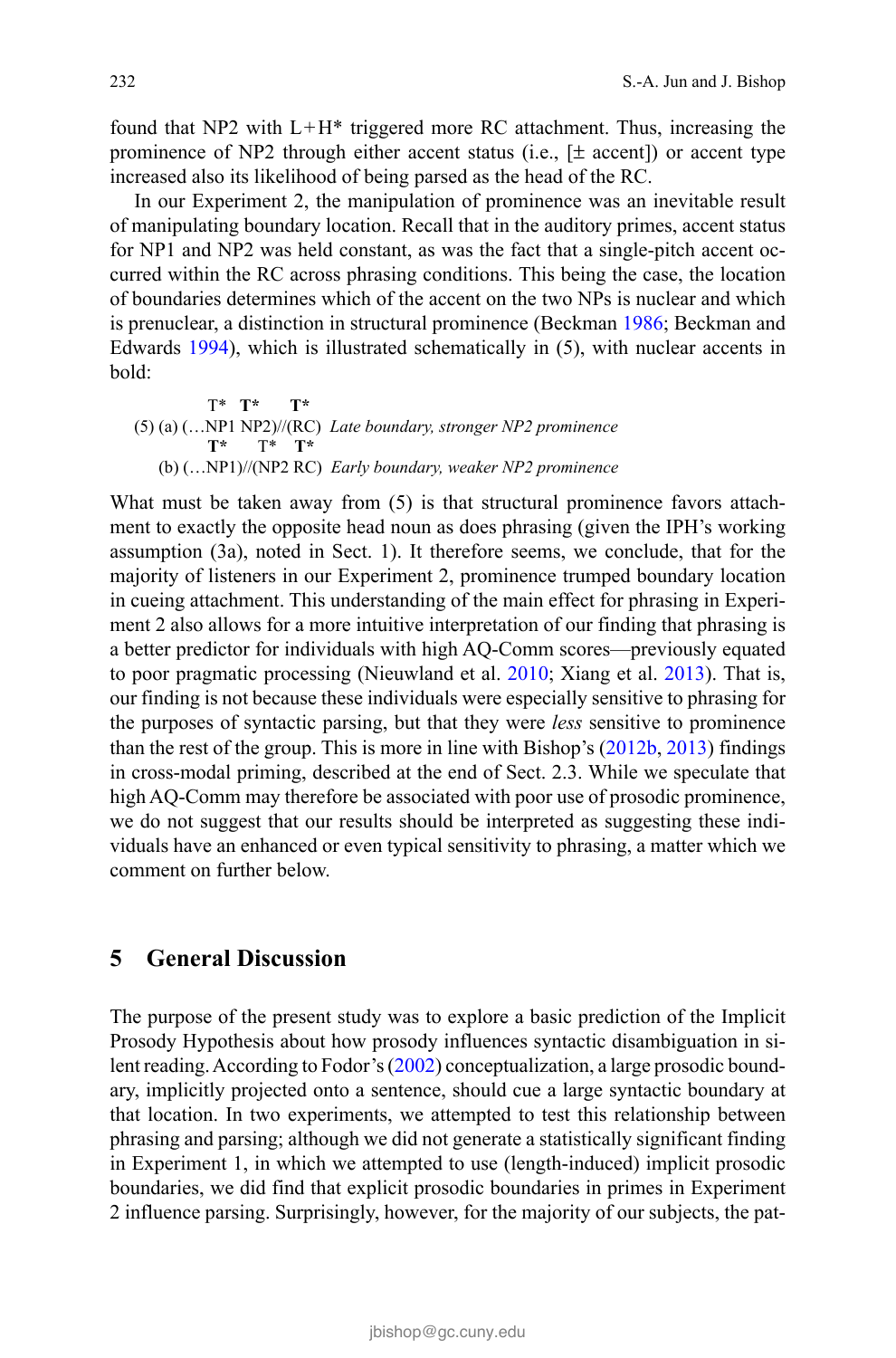tern was in the opposite direction from what the IPH predicts. Nonetheless, having found prosody to be a significant predictor of ambiguity resolution in RC attachment, we do not believe that the results of that experiment invalidate the fundamental proposal embodied by the IPH. Rather, it suggests that it needs to be revised so as to take into account a wider range of prosodic structure; as discussed in the previous section, we believe we can appeal to patterns of prosodic prominence to explain the patterns of syntactic parsing observed in Experiment 2.

On this point, it must be emphasized that Fodor and her colleagues did not fail to consider the relevance of prosodic prominence in crafting their proposal about implicit prosody's role in sentence processing. Rather, they selected a methodological approach that sought, perhaps temporarily, to limit the investigation to phrasing, since phrasing would seem to be least confounded with semantic and information structural factors. What we believe our findings indicate is that this approach may simply not be tenable, not only because we know that prominence influences parsing but also because prominence and phrasing are closely linked aspects of prosodic structure.

It thus follows that the emphasis on the relation between syntax and phrasing to the exclusion of prominence—which we understand to be quite standard—is likely to be misguided. Having found the behavioral outcome of our phrasing manipulation in Experiment 2 to be better explained by the prominence contrast that accompanied it, we wonder how well prominence might account for previous findings as well. Certainly we see a plausible explanation for the results of Jun (2010), one of the original motivations for the present study. As discussed in Sect. 1, Jun found speakers of English, a low-attachment language, to prefer placing a boundary before NP2, the pattern predicted by the IPH for high-attachment languages. Jun reports that both NP1 and NP2 were always pitch accented, thus suggesting that NP2s, being phrase final, were nuclear accented, and therefore placed in a structurally prominent position by her speakers. This is in fact what we would expect from a low-attachment language if prominence (explicit or implicit) rather than phrasing were central. Similarly, this understanding would also help us make sense of the Japanese and Korean data from the earlier studies. In those studies (Jun and Koike 2003; Jun and Kim 2004; Jun 2007), prosodic boundaries were so crucial to predicting native speakers' high-attachment preferences (in a way predicted by the IPH) because these languages are edge-marking languages—unlike English, which is a head-marking language. In the prosodic typology proposed in Jun (2005, 2014), English, as a lexical stress language, marks prominence by pitch accenting, i.e., marking the *heads* of prosodic constituents, but Korean and Japanese encode prominence in boundaries, i.e., by tonally marking *edges* of prosodic constituents and/or by positioning a prominent word at the beginning of a prosodic constituent. This happens because Korean, lacking lexical prosody, lacks a *head* of a word; in Japanese, some but not all words have a lexically assigned pitch accent, but word edges are reliably marked by a rising tone (Beckman and Pierrehumbert 1986; Pierrehumbert and Beckman 1988; Warner et al. 2010). Thus, sensitivity to boundaries for syntactic parsing is most apparent in languages with edge marking, but not necessarily head-marking, prosody.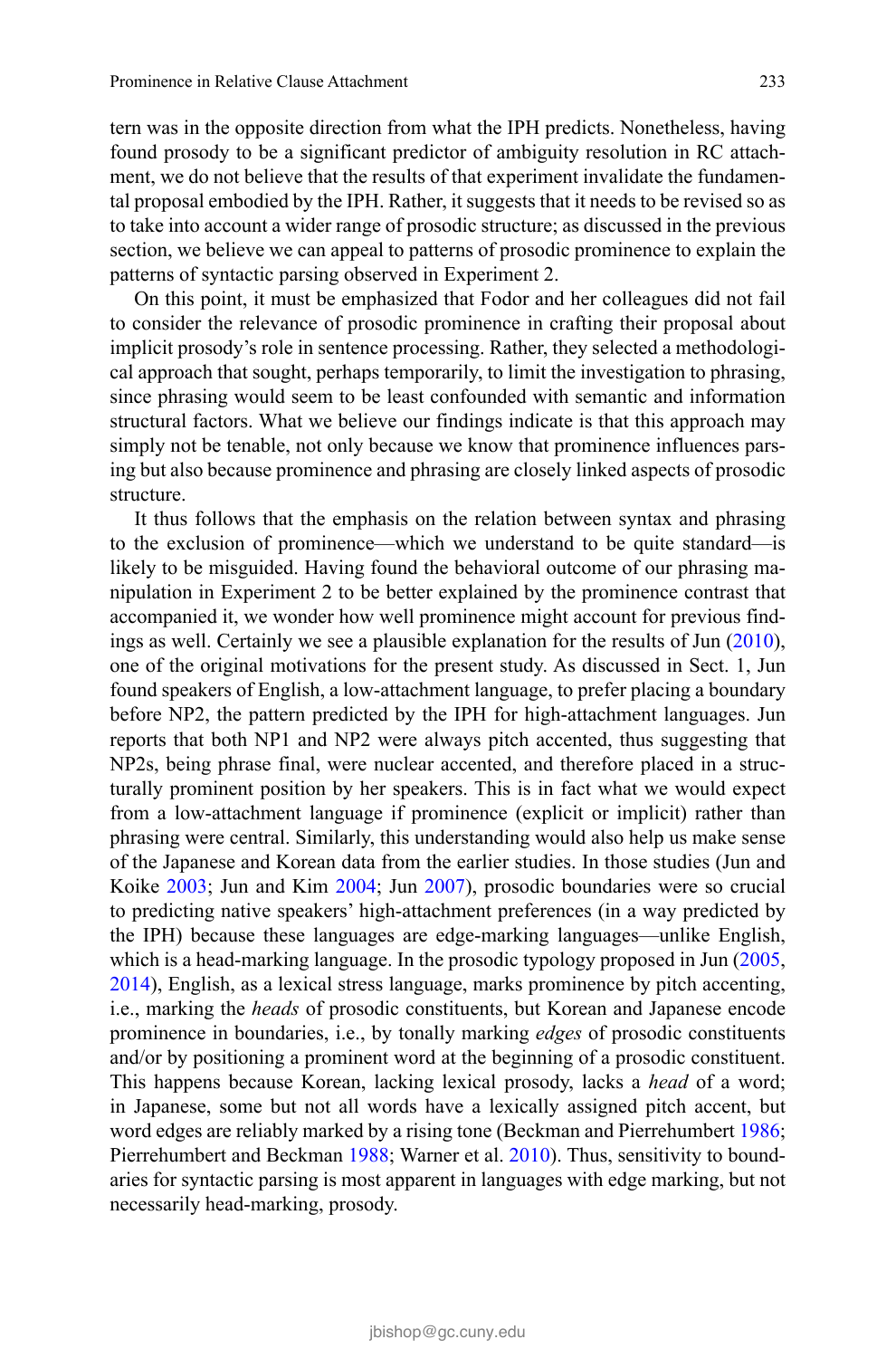In summary, then, if we revise Fodor's claim about the relation between prosody and parsing to include a wider range of prosodic structure—*and we allow the dominant aspect of that structure to be fixed typologically*—the basic proposal of the IPH finds support in the results of our study.

We also wish to make some brief comments on our findings related to autistic traits—a conspicuous and surprising part of the study. As described in our discussion of Experiment 2's results, we have concluded that the high AQ-Comm individuals may have been largely ignoring prominence patterns, and this is the primary way that they differed from other subjects. However, this would leave open the possibility that this sample of participants therefore used phrasing in the way that the IPH predicts, i.e., prosodic juncture was used to posit syntactic juncture, and, unlike other participants, they were simply not "distracted" by prominence. While we leave open this possibility, we believe a less-positive scenario might also explain their responses. This is one in which the parsers of high-AQ individuals, rather than productively using prosodic juncture to posit a syntactic boundary, were simply disrupted by the juncture—prompting closure at that location. While the distinction between this disruption-prompted closure and the effect of prosodic boundaries already assumed by the IPH may seem subtle (see Ferreira and Karimi, this volume, for insightful discussion of this matter), something along these lines would be necessary if it were found that the same individuals do not have the same boundaryattachment correspondences in their productions. We leave this question open for further research.

Finally, while the results of our structural priming study demonstrate a significant relation between prosodic structure and attachment resolution, we have until now left unspecified the details regarding the mechanism responsible. In particular, it is not yet clear whether the structure that was primed was in fact prosodic or syntactic, and in fact it cannot be teased apart in our Experiment 2. This is because the auditory primes had, in principle, two opportunities to influence participants' comprehension of the target sentences. For example, participants may have first assigned a syntactic structure to the primes, based on their overt prosody, and then reassigned this syntactic structure—but not the prosodic structure—to the target sentence. In this case, the prosody–syntax relationship is still confirmed, but prosody's influence took place at the parsing of primes, not the parsing of targets (and thus was syntactic priming in the usual sense). On the other hand, a scenario is also possible whereby listeners retained the prosodic structure from the primes, reusing that structure for the implicit prosody projected onto the silently read target sentence, and it was at this point that the prosody had its impact on ambiguity resolution for the target.

It is also possible, and in our opinion probable, that both types of priming took place. For the moment, we must be satisfied to have shown that prosody, at some point in the process, influenced attachment resolution systematically. In other work, however, we are currently attempting to tease the two possibilities apart. While this represents work in progress, we are optimistic that prosodic priming will in fact be demonstrable using a paradigm like the one used here, which, unlike Tooley et al.'s (2013) approach, does not involve the additional complications associated with eliciting speakers' productions.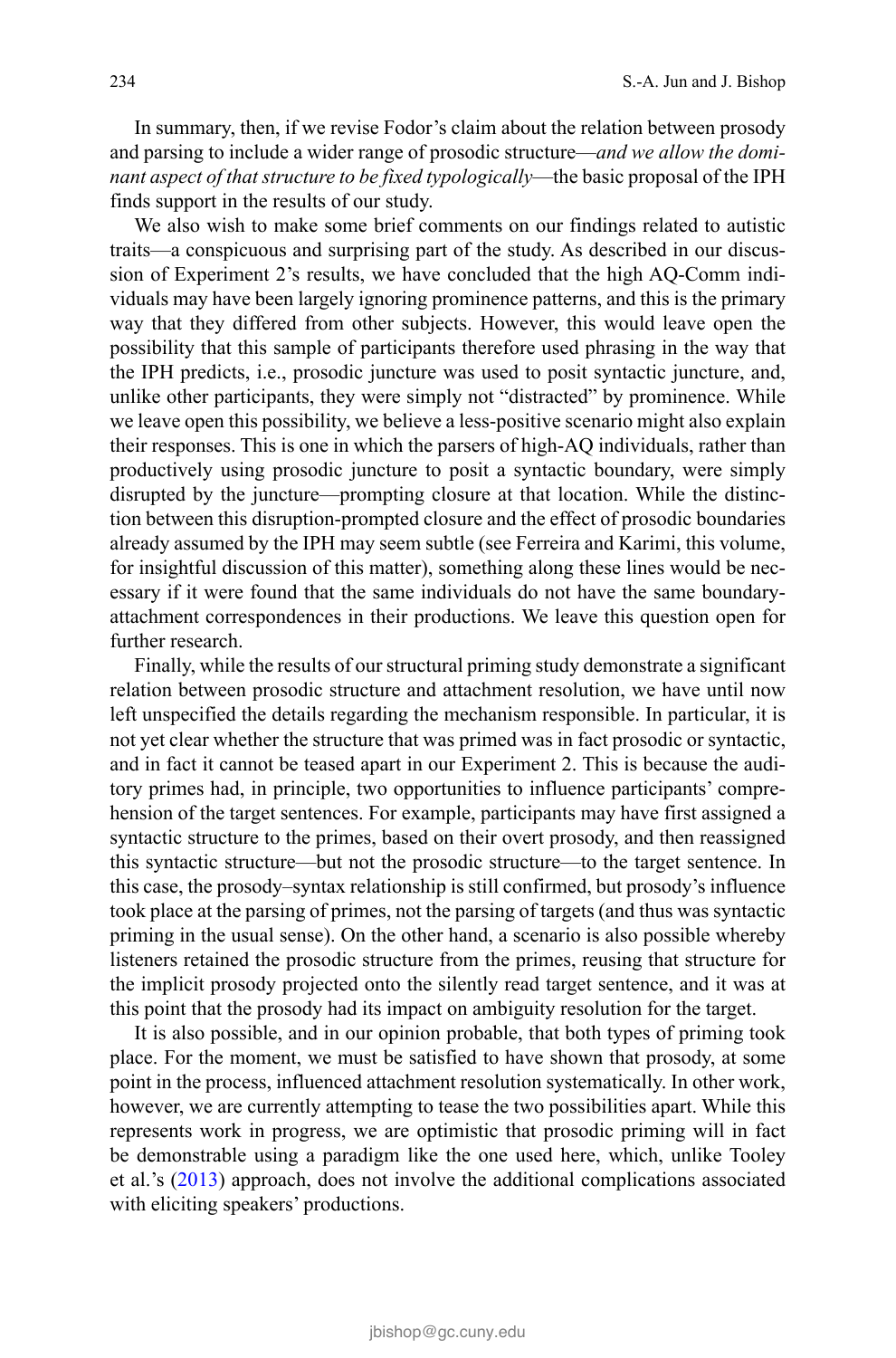# **6 Conclusion**

In conclusion, this study utilized novel prosodic adaptations of the structural priming paradigm. Our primary finding comes from Experiment 2, where it was demonstrated that the location of a prosodic boundary in auditory primes influenced the attachment of the RC in silently read target sentences. The correlation between boundary location and attachment, however, was in the exact opposite direction predicted by the Implicit Prosody Hypothesis for most of our subjects. Our proposed interpretation of these results relies on a more holistic consideration of prosodic structure, one in which structural prominence is a key factor, as well as a typological difference in prominence marking across languages. Our results, therefore, have crucial implications for future work on Fodor's influential Implicit Prosody Hypothesis, and indeed future work on the relationship between prosody and the processing of syntactic structure in general.

# **7 Appendix A: Experimental Stimuli for Experiment 1**

### *7.1 Target Sentences*

- 1. Linda wrote to the managers of the assistants that are late all the time.
- 2. My friend met the aide of the detective that was fired yesterday.
- 3. Nobody noticed the bodyguard of the actor that was talking on the phone.
- 4. The reporter interviewed the son of the colonel that had a car accident.
- 5. The woman knew the photographer of the singer that was reading a book.
- 6. Patricia saw the teachers of the students that were in class today.
- 7. Rob talked to the coach of the gymnast that was sick on Saturday.
- 8. Charlie met the interpreter of the ambassador that was eating dinner.
- 9. Roxanne read the review of the play that was written by John's friend.
- 10. The receptionist greeted the clients of the lawyers that were chatting loudly.
- 11. Jane wrote a story about the uncle of the milkman that was a gentleman.
- 12. Julia had spoken to the secretary of the doctor that was on vacation.
- 13. The journalist talked to the daughter of the hostage that was about to leave.
- 14. Lisa couldn't find the refills of the pens that were in the bottom drawer.
- 15. Someone shot the servant of the actress that was on the balcony.
- 16. The dog bit the mother of the teacher that lived in the South of France.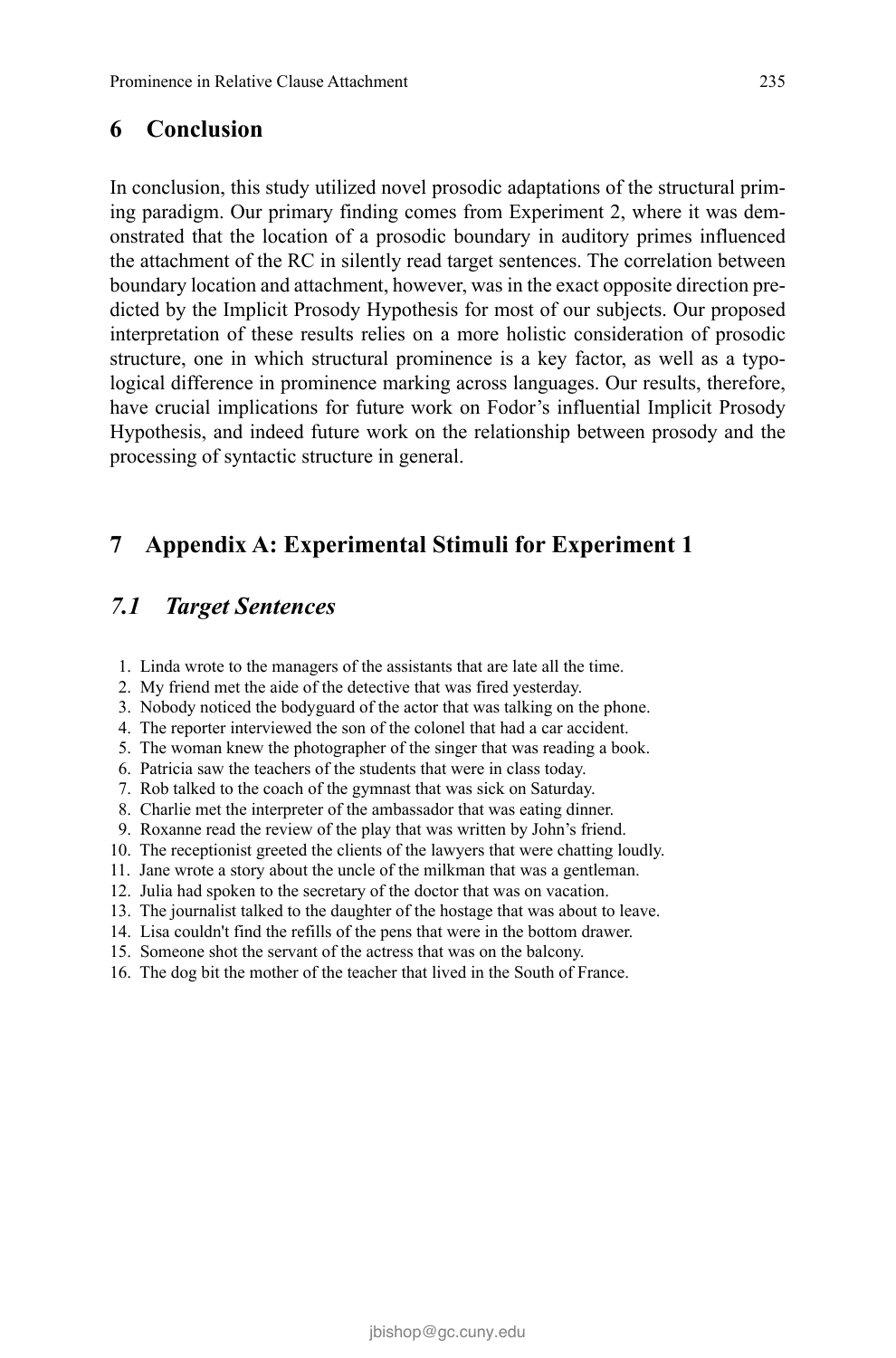# *7.2 Prime Sentences*

#### **Short Primes**

- S1. The nurse called in the sister of the hostess that got hurt.
- S2. Everybody ignored the stepfather of the monk that had a beard.
- S3. The drunk man hit the brother of the neighbor that was yelling.
- S4. Lucy admired the hallways of the apartments that were painted.
- S5. The chef couldn't find the lid of the pan that was clean.
- S6. Ivana hated the father of the delegate that smokes.
- S7. Andy ate with the cousin of the dentist that was divorced.
- S8. I was talking with the niece of the midwife that lost weight.
- S9. The children followed the aunt of the girl that wore a skirt.
- S10. The thief took the key of the trunk that was outside.

#### **Medium Primes**

- M1. Everybody ignored the stepfather of the monk that had a silky white beard.
- M2. The driver talked to the guides of the tourists that were angry at the bird.
- M3. Ivana hated the father of the delegate that always smokes cigarettes.
- M4. Andrew had dinner with the nephew of the butler that loved his former job.
- M5. The children followed the aunt of the girl that wore a yellow skirt.
- M6. Peter met the uncle of the guest that was a famous chef.
- M7. Andy ate with the cousin of the dentist that got divorced last April.
- M8. Laura consoled the grandson of the general that lost his right arm and leg.
- M9. The drunk man hit the brother of the neighbor that was yelling at the dog.
- M10. Mary replaced the wire of the amplifier that got damaged last week.

#### **Long Primes**

- L1. Peter met the uncle of the guest that was the most famous chef in Los Angeles.
- L2. The nurse called in the sister of the hostess that got hurt in a terrible boat accident.
- L3. The driver talked to the guides of the tourists that were angry at the restaurant owner.
- L4. Lucy admired the hallways of the apartments that were painted light blue and lavender.
- L5. The chef couldn't find the lid of the pan that was cleaned after the party in the evening.
- L6. Laura consoled the grandson of the general that lost his leg during the Iraq war.
- L7. Andrew had dinner with the nephew of the butler that loved his former job in Beverly Hills.
- L8. I was talking with the niece of the midwife that lost weight before Maria's wedding.
- L9. The thief took the key of the trunk that was outside of the bedroom next to the door.
- L10. Mary replaced the wire of the amplifier that has been damaged since last Halloween.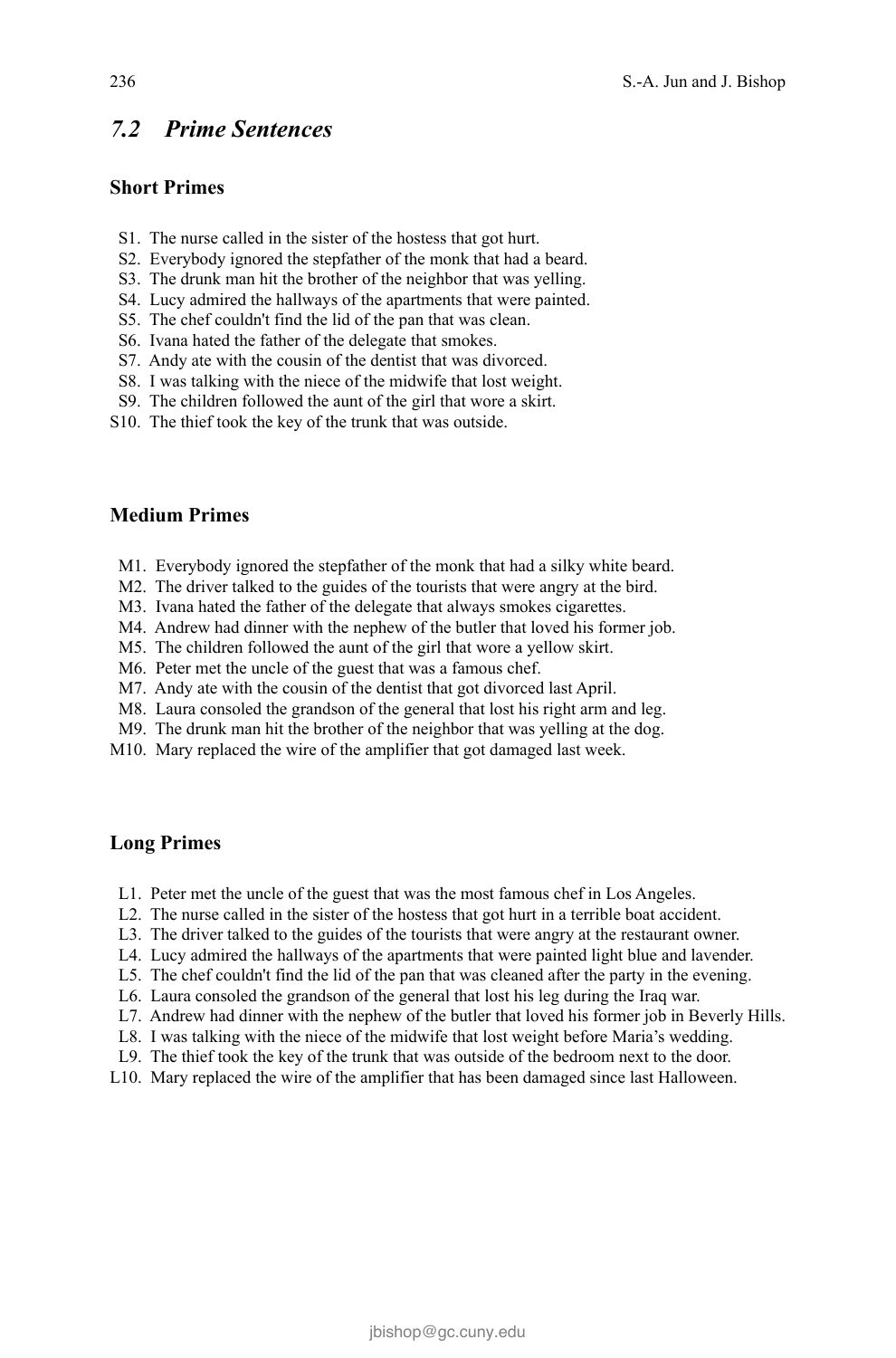# **8 Appendix B: Experimental Stimuli for Experiment 2**

# *8.1 Target Sentences*

- 3–4 syllables
- 1. My friend met the aide of the detective that was fired.
- 2. Linda wrote to the managers of the assistants that were late.
- 3. Jamie had inspected the monitor of the computer that was stolen.
- 4. Rob talked to the coach of the gymnast that was sick.
- 5. Patricia saw the teachers of the students that were in class.
- 6. The plumber adjusted the pipe of the sink that was cracked.
- 7. Charlie met the interpreter of the ambassador that was eating.
- 8. The dog bit the mother of the teacher that lived in France.
- 9. The receptionist greeted the clients of the lawyers that were chatting.
- 6–7 syllables
- 1. Jane wrote a story about the uncle of the milkman that was a gentleman.
- 2. Someone shot the servant of the actress that was on the balcony.
- 3. Roxanne read the review of the play that was written by John's friend.
- 4. The woman knew the photographer of the singer that was reading a book.
- 5. The reporter interviewed the son of the colonel that had a car accident.
- 6. Nobody noticed the bodyguard of the actor that was talking on the phone.
- 7. Julia had spoken to the secretary of the doctor that was on vacation.
- 8. The journalist talked to the daughter of the hostage that was about to leave.
- 9. Lisa couldn't find the refills of the pens that were in the bottom drawer.

# *8.2 Prime Sentences*

- 1. Peter met the uncle of the guest that was a boxer.
- 2. The nurse called in the sister of the hostess that hurt herself.
- 3. Everybody ignored the stepfather of the monk that had a beard.
- 4. Linda helped to carry the baby of the lady that was upset.
- 5. The drunk man hit the brother of the neighbor that was yelling.
- 6. The driver talked to the guides of the tourists that were angry.
- 7. Lucy admired the hallways of the apartments that were painted.
- 8. The chef couldn't find the lid of the pan that was clean.
- 9. Ivana hated the father of the delegate that was smoking.
- 10. Laura consoled the grandson of the general that lost his leg.
- 11. Andy ate with the cousin of the dentist that was divorced.
- 12. Andrew had dinner with the nephew of the butler that loved his job.
- 13. I was talking with the niece of the midwife that lost her ring.
- 14. The children followed the aunt of the girl that wore a skirt.
- 15. The thief took the key of the trunk that was outside.
- 16. Mary replaced the wire of the amplifier that was damaged.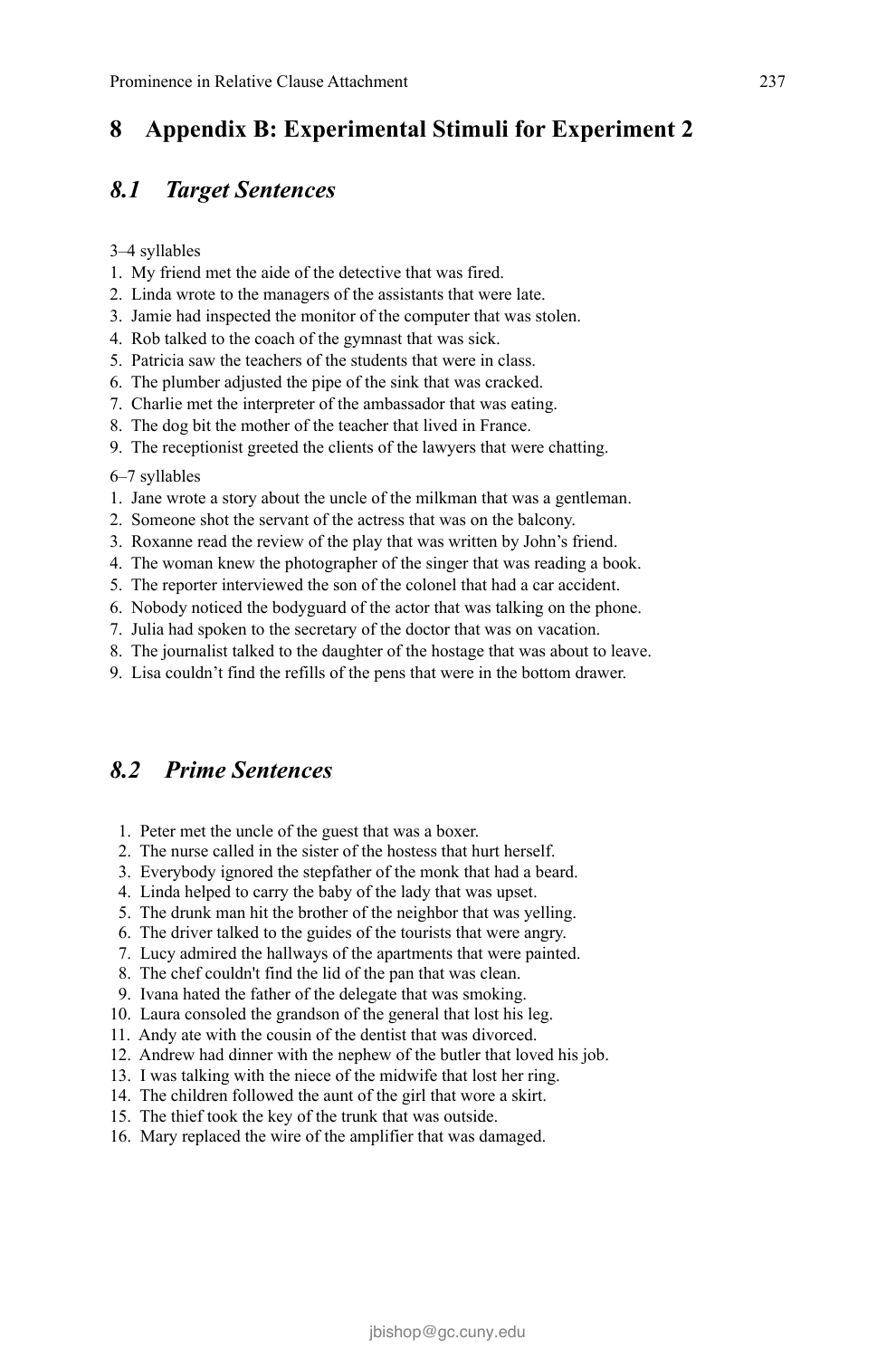# **References**

- Augurzky, P. (2006). *Attaching relative clauses in German: The role of implicit and explicit prosody in sentence processing* (Vol. 77). Leipzig: MPI Series in Human Cognitive and Brain Sciences.
- Baayen, R. H. (2008). *Analyzing linguistic data: A practical introduction to statistics using R*. Cambridge: Cambridge University Press.
- Baron-Cohen, S., Wheelwright, S., Skinner, R., Martin, J., & Clubley, E. (2001). The autismspectrum quotient (AQ): Evidence from Asperger syndrome/high-functioning autism, males, females, scientists and mathematicians. *Journal of Autism & Developmental Disorders, 31,* 5–17.
- Bates, D., Maechler, M., Bolker, B., & Walker, S. (2013). Package lme4. Version 1.0-5 (10/25/2013). http://lme4.r-forge.r-project.org/. Accessed Jan 2014.
- Beckman, M. (1986). *Stress and non-stress accent* ( *Netherlands Phonetic Archives 7*)*.* Dordrecht: Foris.
- Beckman, M., & Edwards, J. (1994). Articulatory evidence for differentiating stress categories. In P. A. Keating (Ed.), *Phonological structure and phonetic form: Papers in laboratory phonology III* (pp. 7–33). Cambridge: Cambridge University Press.
- Beckman, M., & Hirschberg, J. (1994). The ToBI annotation conventions. Columbus: Ms. The Ohio State University.
- Beckman, M., & Pierrehumbert, J. (1986). Intonational structure in Japanese and English. *Phonology Yearbook, 3,* 255–309.
- Bergmann, A., & Ito, K. (2007). Attachment of ambiguous RCs: A production study. Talk given at the 13th annual conference on architectures and mechanisms for language processing (AMLaP), Turku, Finland, 24–27 Aug 2007.
- Bergmann, A., Armstrong, M., & Maday, K. (2008). Relative clause attachment in English and Spanish: A production study. *Proceedings of Speech Prosody* 2008, Campinas, Brazil.
- Bock, J. K. (1986). Syntactic persistence in language production. *Cognitive Psychology, 18,* 355–387.
- Bishop, J. (2012a). Focus, prosody, and individual differences in "autistic" traits: Evidence from cross-modal semantic priming. *UCLA Working Papers in Phonetics,* 111*,* 1–26.
- Bishop, J. (2012b). Information structural expectations in the perception of prosodic prominence. In G. Elordieta & P. Prieto (Eds.), *Prosody and meaning* ( *interface explorations*). Berlin: Mouton de Gruyter.
- Bishop, J. (2013). *Prenuclear accentuation: Phonetics, phonology, and information structure*. PhD dissertation, UCLA.
- Bock, J. K. (1986). Syntactic persistence in language production. *Cognitive Psychology, 18,* 355– 387.
- Breen, M., Fedorenko, E., Wagner, M., & Gibson, E. (2010). Acoustic correlates of information structure. *Language and Cognitive Processes, 25,* 1044–1098.
- Brysbaert, M., & Mitchell, D. C. (1996). Modifier attachment in sentence parsing: Evidence from Dutch. *Quarterly Journal of Experimental Psychology, 49A*(3), 664–695.
- Carreiras, M., & Clifton, C. Jr. (1993). Relative clause interpretation preferences in Spanish and English. *Language and Speech, 36,* 353–372.
- Cuetos, F., & Mitchell, D. C. (1988). Cross-linguistic differences in parsing: Restrictions on the use of the late closure strategy in Spanish. *Cognition, 30,* 73–105.
- Daneman, M., & Carpenter, P. A. (1980). Individual differences in working memory and reading. *Journal of Verbal Learning and Verbal Behavior, 19,* 450–466.
- Dussias, P. E. (2003). Syntactic ambiguity resolution in second language learners: Some effects of bilinguality on L1 and L2 processing strategies. *Studies in Second Language Acquisition, 25,* 529–557.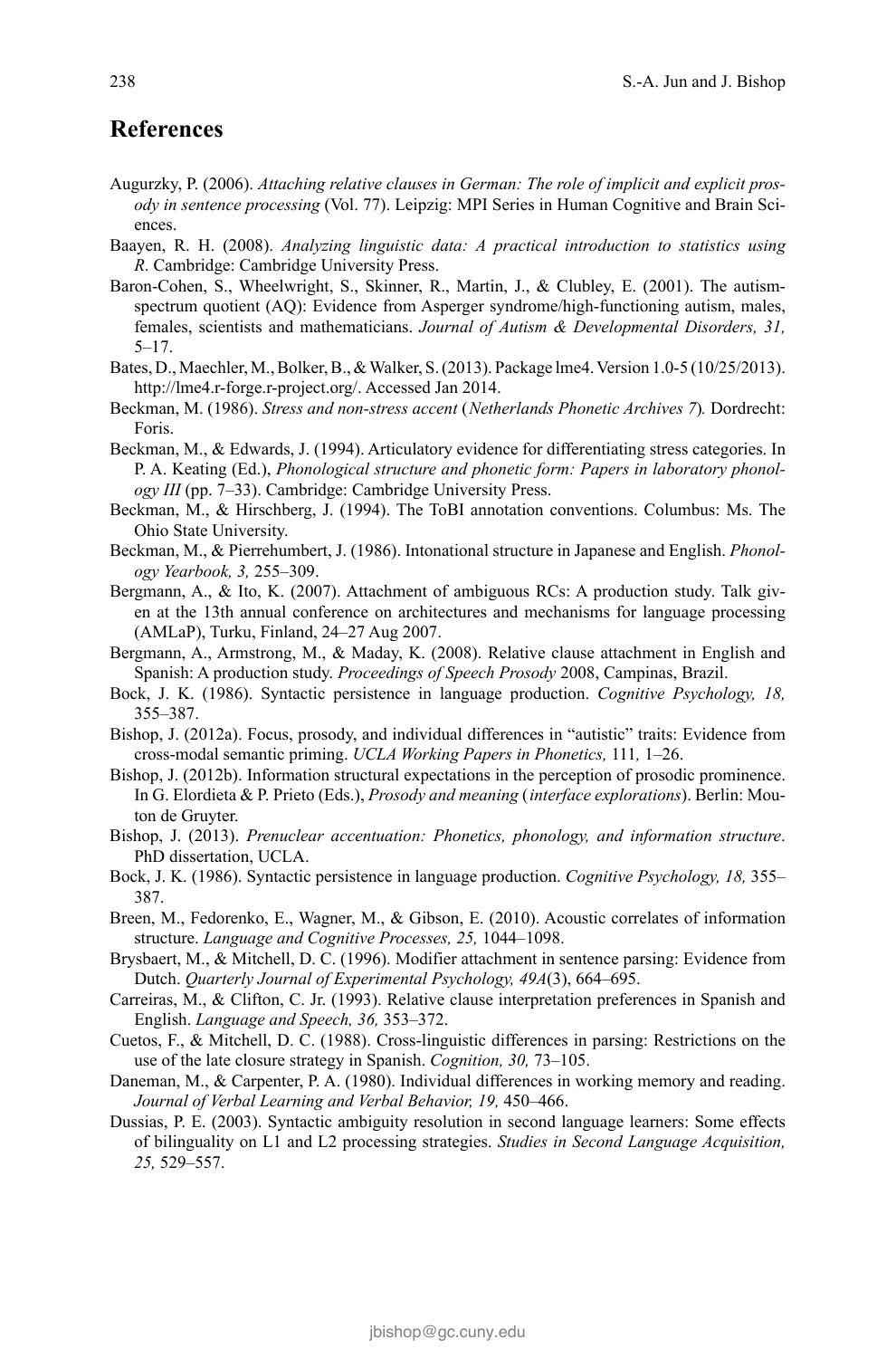- Ehrlich, K., Fernández, E. M., Fodor, J. D., Stenshoel, E., & Vinereanu, M. (1999). Low attachment of relative clauses: New data from Swedish, Norwegian, and Romanian. Poster presented at the 12th annual CUNY conference on human sentence processing, New York, 18–20 March.
- Felser, C., Marinis, T., & Clahsen, H. (2003). Children's processing of ambiguous sentences: A study of relative clause attachment. *Language Acquisition, 11,* 127–163.
- Fernández, E. M. (2003). *Bilingual sentence processing: Relative clause attachment in English and Spanish*. Amsterdam: John Benjamins Publishers.
- Fernández, E. M., & Bradley, D. (1999). Length effects in the attachment of relative clauses in English. Poster presented at the 12th annual CUNY conference on human sentence processing, New York.
- Fodor, J. D. (1998). Learning to parse. *Journal of Psycholinguistic Research, 27*(2), 285–319.
- Fodor, J. D. (2002). Prosodic disambiguation in silent reading. *NELS, 32,* 113–132.
- Frazier, L. (1990). Parsing modifiers: Special purpose routines in the human sentence processing mechanism? In D. A. Balota, G. G. Flores d'Arcais, & K. Rayner (Eds.), *Comprehension processes in reading* (pp. 303–330). Hillsdale: Lawrence Erlbaum.
- Frazier, L., & Clifton, C. (1996). *Construal*. Cambridge: MIT Press.
- Freeth, M., Sheppard, E., Ramachandran, R., & Milne, E. (2013). A cross-cultural comparison of autistic traits in the UK, India and Malaysia. *Journal of Autism and Developmental Disorders*. [On-line version ahead of print publication doi[:http://dx.doi.org/10.1007/s10803-013-1808-9\]](http://dx.doi.org/10.1007/s10803-013-1808-9).
- Hemforth, B., Konieczny, L., Scheepers, C., & Strube, G. (1998). Syntactic ambiguity resolution in German. In D. Hillert (Ed.), *Syntax and semantics: A cross-linguistic perspective* (pp. 293–312). San Diego: Academic.
- Hoekstra, R., Bartels, M., Cath, D., & Boomsma, D. (2008). Factor structure, reliability and criterion validity of the autism-spectrum quotient (AQ): A study in Dutch population and patient groups. *Journal of Autism and Developmental Disorders, 38,* 1555–1566.
- Jun, S.-A. (1996) *The phonetics and phonology of Korean prosody: Intonational phonology and prosodic structure*. New York: Garland.
- Jun, S.-A. (2003a). Prosodic phrasing and attachment preferences. *Journal of Psycholinguistic Research, 32*(2), 219–249.
- Jun, S.-A. (2003b). The effect of phrase length and speech rate on prosodic phrasing. *Proceedings of the International Congress of Phonetic Sciences, XV,* 483–486.
- Jun, S.-A. (2005). Prosodic typology. In S.-A. Jun (Ed.), *Prosodic typology: The phonology of intonation and phrasing* (pp. 430–458). Oxford: Oxford University Press.
- Jun, S.-A. (2007) The intermediate phrase in Korean intonation: Evidence from sentence processing. In C. Gussenhoven & T. Riad (Eds.), *Tones and tunes: Studies in word and sentence prosody* (pp. 143–167). Berlin: Mouton de Gruyter.
- Jun, S.-A. (2010). The implicit prosody hypothesis and overt prosody in English. *Language and Cognitive Processes, 25*(7), 1201–1233.
- Jun, S.-A. (2014). Prsodic typology: By prominence type, word prosody, and macro-rhythm. In S.- A. Jun (Ed.), *Prosodic typology II: The phonology of intonation and phrasing* (pp. 520–539). Oxford: Oxford University Press.
- Jun, S.-A., & Kim, S. (2004). Default phrasing and attachment preferences in Korean. *Proceedings of Interspeech-ICSLP*, Jeju, Korea.
- Jun, S.-A., & Koike, C. (2003). Default prosody and RC attachment in Japanese. Talk given at the 13th Japanese-Korean Linguistics Conference, Tucson, AZ. [Published in *Japanese-Korean Linguistics* 3, 41–53, CSLI, Stanford, in 2008].
- Jun, S.-A., & Shilman, M. (2008). Default phrasing and English relative clause attachment data. *Proceedings of Speech Prosody* 2008, Campinas, Brazil.
- Lee, E.-K., & Watson, D. G. (2011). Effects of pitch accents in attachment ambiguity resolution. *Language and Cognitive Processes, 26*(2), 262–297.
- Lovric, N., Bradley, D., & Fodor, J. D. (2001). Silent prosody resolves syntactic ambiguities: Evidence from Croatian. Presented at the SUNY/CUNY/NYU Conference, Stonybrook.
- Nespor, M., & Vogel, I. (1986). *Prosodic phonology*. Dordrecht: Foris.